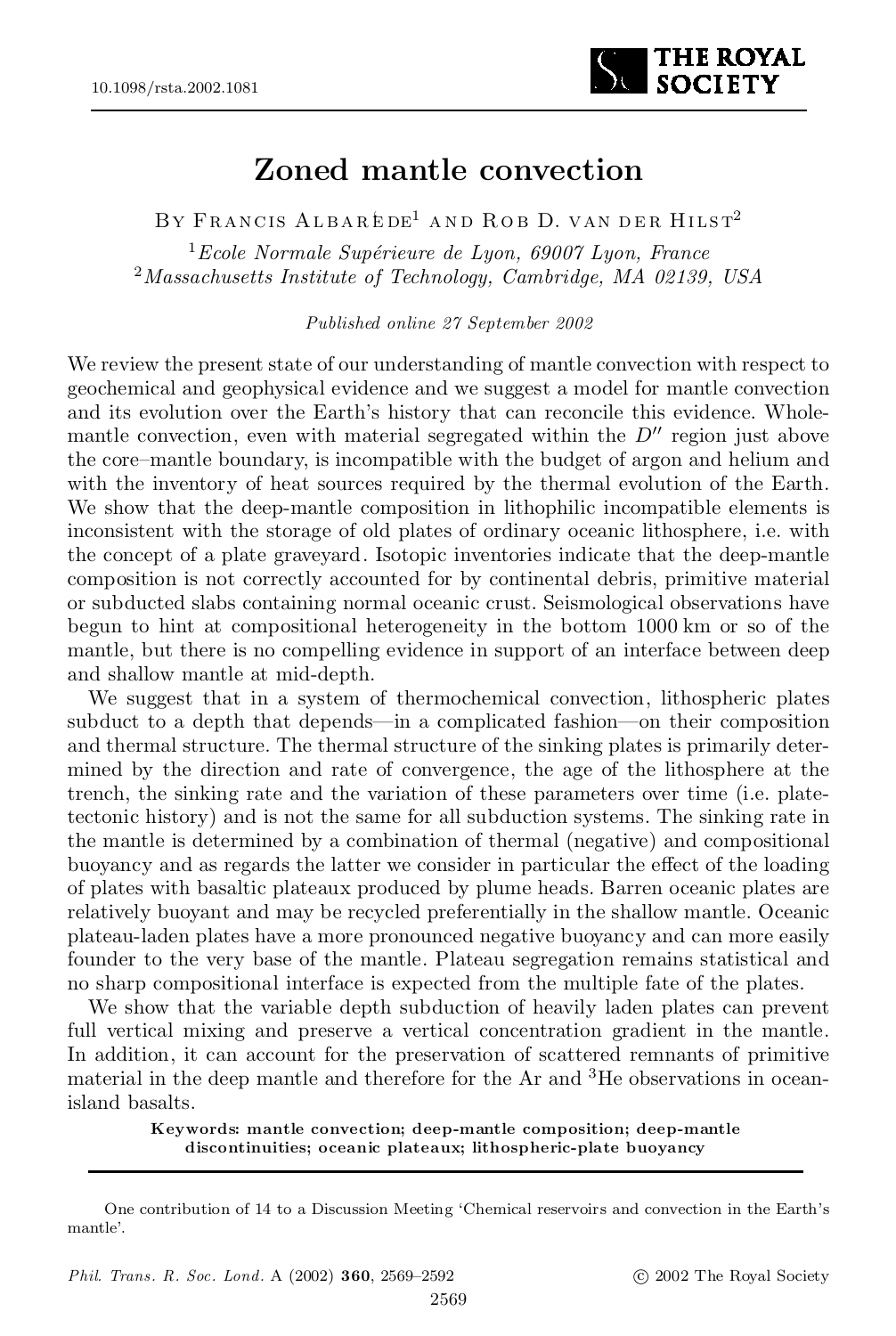# 1. Introduction

Views on modern mantle convection and the thermochemical evolution of Earth's mantle over geological time have strongly divided Earth scientists. On the basis of strong mass-balance arguments, geochemists have in general been strongly sup portive of separated convective regimes with little or no mass flux between them. Together with the less radiogenic character of helium in most ocean-island basalts (OIBs) with respect to mid-ocean-ridge basalts (MORBs), the apparent imbalance between the terrestrial budgets of <sup>40</sup>K and <sup>40</sup>Ar was long considered the strongest evidence that the lower mantle is not degassed. The terrestrial imbalance between heat production and surface heat flow on the one hand, and the isotopic budget of lithophilic radiogenic elements in chondritic Earth on the other, also seems to require the presence of substantial mantle volumes that are not sampled by oceanic basalts.

The sharp, global seismic discontinuity at a depth of 660 km was initially chosen as a major hindrance to whole-mantle convection on the basis that very few earth quakes seemed to originate from below this depth and, therefore, that lithospheric plates do not penetrate it. An additional justification of layering at this depth was that subtracting the inventory of incompatible elements of the crust and the upper mantle from the inventory of the bulk silicate Earth (BSE) leaves a nearly chondritic distribution of the lithophilic refractory elements in the lower mantle. Even the ter restrial Nd and Sr isotopic budgets seemed to be consistent with a lower mantle with primitive Sm/Nd and Rb/Sr ratios (All³egre *et al*. 1980; De Paolo & Wasserburg 1976; Jacobsen & Wasserburg 1979; O'Nions *et al*. 1979). In contrast, physical arguments raised by convectionists (Davies 1988a; b; Hager 1984; Tackley 2000; Tackley *et al*. 1994) and seismic imaging (e.g. Grand 1994; van der Hilst *et al*. 1991, 1997) indi cate that this discontinuity is far more permeable to the penetration of lithospheric plates.

In this paper we review the evidence supporting each point of view. We argue that the different geochemical components represent a rather continuous spectrum resulting from the interplay of a range of geological processes in a zoned, but not strictly layered, mantle. We introduce a new thermochemical, whole-mantle convec tion model in which the eventual fate of the slabs of subducted lithosphere depends on their thermal structure and composition, and hence on the plate-tectonic setting at the Earth's surface prior to subduction and the evolution over geological time of the convergent margin involved. It is shown that, in particular, recycling of normal oceanic lithosphere in the shallow mantle and selective accumulation of ancient plume heads at the bottom of the mantle can help to resolve the apparent contradictions between the conventional models of layered and whole-mantle convection.

### 2. Isotopic heterogeneities in the Earth's mantle

The lack of any mantle sample whose isotopic properties may reflect closed-system evolution since the accretion of the Earth indicates that mantle convection and plate tectonics obliterated the traces of the initial mantle differentiation. With the possible exception of  $129Xe$  and  $132Xe$  anomalies (Allègre *et al.* 1983), the Earth seems also to have lost any other isotopic heterogeneity that would result from the decay of short-half-life nuclides. The pattern of isotopic heterogeneities observed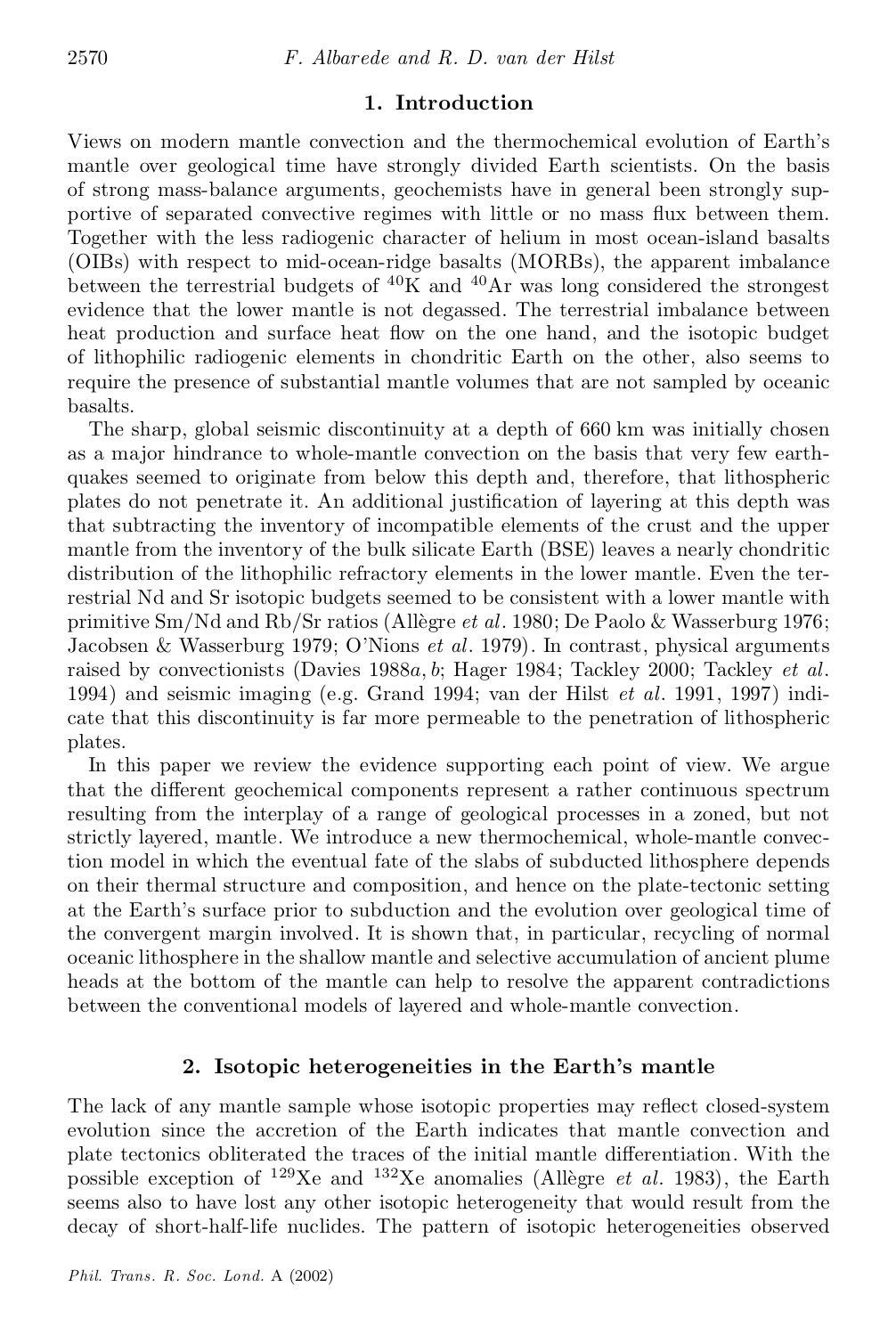for long-lived radioactive systems therefore requires that the parent and daugh ter nuclides, such as  ${}^{87}Rb-{}^{87}Sr$ ,  ${}^{238}U-{}^{206}Pb$ ,  ${}^{147}Sm-{}^{143}Nd$  and  ${}^{176}Lu-{}^{176}Hf$ , went for aeons through igneous and surface processes that redistributed them unevenly amongst `reservoirs' (Armstrong 1968; Hofmann & White 1980). Examples of such processes are MORB extraction from the upper mantle, subduction-zone magma tism, hydrothermal activity and erosion-sedimentation, which produce geodynamic units as diverse as the depleted upper mantle, the continental crust and the altered oceanic crust.

Geochemists observe the outcome of these processes, that is the isotopic hetero geneities, and use either empirical or statistical methods (All³egre *et al*. 1987; Hart *et al.* 1992; White 1985; Zindler & Hart 1986) to define the minimum number of `mantle components' that can account for the modern isotopic variability of oceanic basalts. Establishing and understanding the correspondence between each mantle component and a specific geological process that shaped its geochemical characteristic has been a major task for igneous geochemistry over the 1980s and the 1990s. This correspondence has recently been reviewed in detail (Carlson 1994; Hofmann 1997; White 1985; Zindler & Hart 1986) but has remained speculative enough to appear to some as pointless taxonomy.

New stable and radiogenic evidence on Hawaiian basalts has improved the geo chemical interpretation of mantle components substantially, however. Since significant shifts in isotopic compositions require the intervention of low-temperature processes, values of  $\delta^{18}$ O deviating significantly from the upper-mantle value indicate that part of the mantle source of basalts contains rock precursors that were exposed to surface conditions. The positive correlation observed between  $\delta^{18}$ O and radiogenic isotopes linked, for the first time, radiogenic ingrowth to the temperature of the processes that formed the mantle components (Eiler *et al*. 1996). The most remarkable feature is probably the existence of a strong positive correlation between the <sup>187</sup>Os/<sup>188</sup>Os versus  $\delta^{18}$ O array that Lassiter & Hauri (1998) found in Hawaiian basalts. The fact that the  $^{187}Os/^{188}Os$  and  $\delta^{18}O$  do not pass through the modern mantle values excludes contamination of the plume basalts by the mod ern lithosphere. High  $\delta^{18}$ O values indicative of low-temperature exchange of the source protolith with sea water have been associated with rocks that evolved for aeons with high Re/Os ratios, i.e. ancient basalts. Over the last few years, all the essential petrographic ingredients of recycled oceanic crust have thus been identified in the source of Hawaiian basalts: altered basalt (Lassiter & Hauri 1998), gabbro (Sobolev *et al*. 1998) and even pelagic sediments (Blichert-Toft *et al*. 1999). Evi dence of recycled material has likewise been argued for the source of Icelandic basalts (Chauvel & Hemond 2000).

Geochemical evidence indicates that geochemical reservoirs coexist on a range of scales. Zindler *et al*. (1984) showed that most of the mantle's isotopic variability can be observed on the scale of a single seamount. Although the recycled com ponents are best identified in hotspot basalts, there is little doubt that they also leak through mid-ocean ridges and, in particular, the Mid-Atlantic Ridge. OIB-type material appears distinctly in some MORBs and its abundance correlates with ridge bathymetry (Schilling *et al*. 1983). As it is unlikely that the Mid-Atlantic Ridge rests over a line of hotspots, some material has to leak to the surface through the ridge crest from a reservoir with OIB characteristics but without plume dynamics.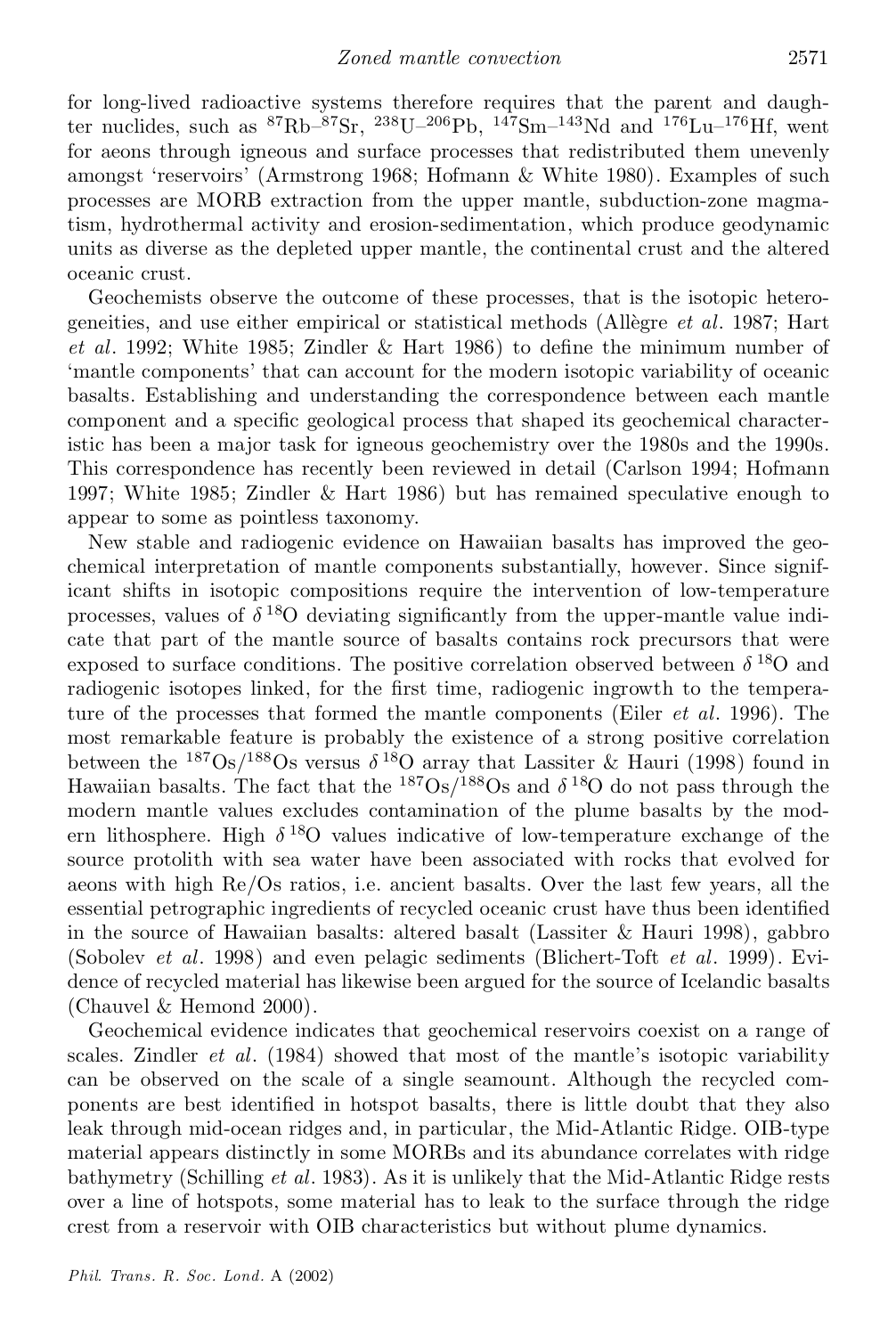#### 3. Evidence against whole-mantle convection

The terrestrial abundances of the refractory lithophilic elements—notably the continental crust, the depleted mantle and the core—cannot be recombined into a bulk Earth with properties that resemble those known from the least differentiated bodies of the Solar System, i.e. chondrites. The underlying assumption of all these models is that the terrestrial abundances of the refractory lithophilic elements are chondritic (e.g. Drake & Righter 2002). The relative proportions of refractory elements do not vary much amongst the different classes of chondrites (Wasson  $\&$  Kallemeyn 1988) and this is usually considered strong evidence that the terrestrial ratios of refractory elements must also be nearly chondritic.

#### (*a*) *The undegassed character of the lower mantle*

The decay of the long-lived isotope  ${}^{40}K$  produces  ${}^{40}Ar$ . The planetary inventory of <sup>40</sup>Ar indicates that the mantle is not completely degassed (Allègre *et al.* 1996; Turekian 1959; Turner 1989). Using a U content of the BSE of 21 ppm and a  $K/U$ ratio of 10 000 to 125 000, Wasserburg *et al*. (1964) and Jochum *et al*. (1983) con cluded that  $ca. 50\%$  of the terrestrial  $40Ar$  must reside outside of the atmosphere, the continental crust and the terrestrial mantle. A standard view is that the missing Ar is sequestered in the lower mantle, which, as a consequence, must be undegassed and cannot participate in the formation of the oceanic lithosphere. Attempts to char acterize the <sup>40</sup>Ar content of OIBs failed because of clear indications of subsurface outgassing and atmospheric contamination (Dixon *et al*. 1997; Farley & Craig 1994). Albarède (1998b) and Davies (1999) argued, however, that a terrestrial  $K/U$  ratio lower by  $30{-}40\%$  than commonly accepted values would suffice to account for the missing argon.

The decay of the long-lived isotopes <sup>238</sup>U, <sup>235</sup>U and <sup>232</sup>Th produces <sup>4</sup>He. The  ${}^{4}\text{He}/{}^{3}\text{He}$  ratio increases proportionally to the ratio  ${}^{238}\text{U}/{}^{3}\text{He}$  (and to a lesser extent the Th/U ratio), i.e. in much the same way as the rate of  $143Nd/144Nd$  radiogenic ingrowth is proportional to the <sup>147</sup>Sm/<sup>144</sup>Nd ratio. Helium is much more radiogenic in MORBs (<sup>4</sup>He/<sup>3</sup>He  $\approx$  90 000 or <sup>3</sup>He/<sup>4</sup>He  $\approx$  8R<sub>A</sub>) than in OIBs; extreme values of <sup>4</sup>He/<sup>3</sup>He  $\approx 20000$  (<sup>3</sup>He/<sup>4</sup>He  $\approx 30R_A$ ) have been reported from several hotspots, notably in basalts from the Loihi seamount in Hawaii (Kurz *et al.* 1983). This difference requires that the <sup>238</sup>U/<sup>3</sup>He ratio was fractionated in the source of MORBs with respect to that of OIBs. The standard model (e.g. All³egre *et al*. 1996; Kurz *et al*. 1983) ascribes this difference to the MORB source having lost a substantial fraction of its initial <sup>3</sup>He over the geological ages through repeated cycles of magma extrac tion and outgassing, which increases the  $^{238}$ U/<sup>3</sup>He ratio of the residue and, therefore, its modern <sup>4</sup>He/<sup>3</sup>He ratio. Graham *et al*. (1990) pointed out that, as long as a gas phase is not present, He is probably more compatible than U during melting and therefore low  ${}^{4}He/{}^{3}He$  (high  ${}^{3}He/{}^{4}He$ ) ratios may signal a residual rather than outgassed mantle. Magmas ponding at the base of the oceanic lithosphere are unlikely to evolve bubbles simply because  $CO<sub>2</sub>$  saturation is not reached at this pressure for any reasonable carbon content in basalts (Dixon & Stolper 1995). Under such circum stances, rare gases do not behave differently from any other incompatible element and their abundances in melt and residuum are only controlled by mineral/melt partitioning. Preliminary experiments (e.g. Brooker *et al*. 1998) actually support the weakly incompatible character of all the rare gases, but reliable He-partitioning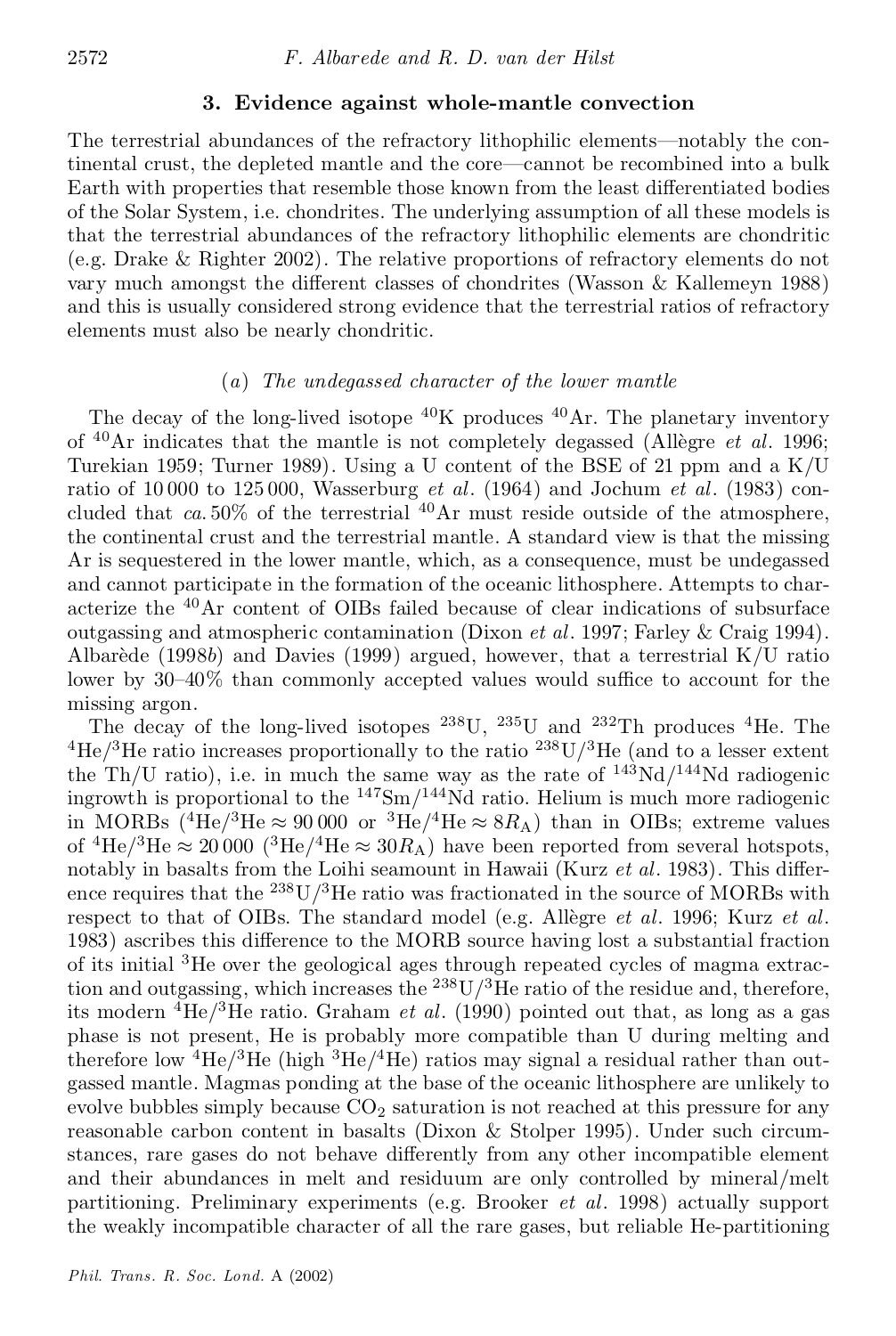Strong indication of inefficient mantle outgassing also comes from a comparison between heat flow and the rate of  ${}^{4}$ He and  ${}^{40}$ Ar outgassing (Allègre *et al.* 1996; O'Nions & Oxburgh 1983). Heat production in the Earth is quantitatively accounted for by the very same nuclides as those producing  ${}^{4}$ He and  ${}^{40}$ Ar. Using standard tables of heat production (van Schmus 1995), the fluxes  $J_{^4\text{He}}$  and  $J_{^{40}\text{Ar}}$  of  $^{4}\text{He}$  and  $^{40}\text{Ar}$ , respectively, can be related to heat production A through

$$
A\left(\text{Wm}^{-2}\right) = 6.0610^{11} J_{\rm ^4He} \left(\text{mol m}^{-2} \text{ s}^{-1}\right) + 7.1410^{10} J_{\rm ^{40}Ar} \left(\text{mol m}^{-2} \text{ s}^{-1}\right).
$$

If  $J_{^{4}\text{He}}$  and  $J_{^{40}\text{Ar}}$  are taken as those of the modern surface flux of <sup>4</sup>He (O'Nions & Oxburgh 1983) and <sup>40</sup>Ar (Allègre *et al.* 1996), only 15% of the modern surface heat flow is accounted for (see below). The difference in Xe-isotopic composition between the atmosphere and the mantle (All³egre *et al*. 1983) and the presence of Ne with possible solar isotopic compositions (Honda *et al*. 1991; Moreira *et al*. 2001) do not necessarily indicate that the lower mantle is fully undegassed, only that it is not well mixed. This problem will be addressed below. How <sup>3</sup>He became tied up in a protolith that went through surface processes is a major conundrum of recent isotopic geochemistry (Anderson 2000; Kurz *et al*. 1996).

#### (*b*) *Planetary heat balance*

A strong case for hidden radioactive sources is made by the Urey ratio,  $Ur$ , which is the ratio of the heat production by the radioactive elements U, Th and K to the modern surface heat flow of 42 TW (Sclater *et al.* 1980). Parametrized cooling models of the Earth indicate that, by now, most of the heat inherited from the terrestrial accretion and short-lived radioactive nuclides must have decayed away. With the value of the present day heat flow  $(J_q = 82 \text{ mW m}^{-2})$ , and the assumption that the heat flow at the core-mantle boundary (CMB) represents  $ca. 10\%$  of the surface heat flow  $(J_c = 0.1 J_a)$ , the heat-balance equation yields an approximate mantle cooling rate of

$$
\frac{\mathrm{d}\bar{T}}{\mathrm{d}t} = -(0.9 - Ur) \times 150 \text{ K Gyr}^{-1},
$$

where  $T$  is the mean temperature of the mantle (e.g. Schubert *et al.* 2001). Realistic cooling rates require that the Urey number is close to unity  $(Ur = 0.7{\text -}0.8)$  and therefore that the Earth is close to thermal equilibrium with its radioactive heat sources. This value of the Urey number is much higher than expected from the source of MORB, which implies that heat sources must be sequestered in volumes of the mantle not tapped by MORB (Kellogg *et al*. 1999).

It is unlikely that sources other than radioactive decay contribute significantly to the heating of the mantle. The two modes of transformation of mechanical and potential energy into thermal energy (dissipation) are shear heating (Hewitt *et al*. 1975; Jarvis & McKenzie 1980; Turcotte *et al.* 1974) and gravitational stratification (Vacquier 1991). These heating modes are not primary sources of heat, since they originate from energy (heat) introduced at the CMB or from radioactive heating, but these transformations are irreversible and constitute a local source of entropy. Overall, however, they do not appear to contribute significantly to mantle heating, except perhaps during catastrophic mantle overturns.

*Phil. Trans. R . Soc. Lond.* <sup>A</sup> (2002)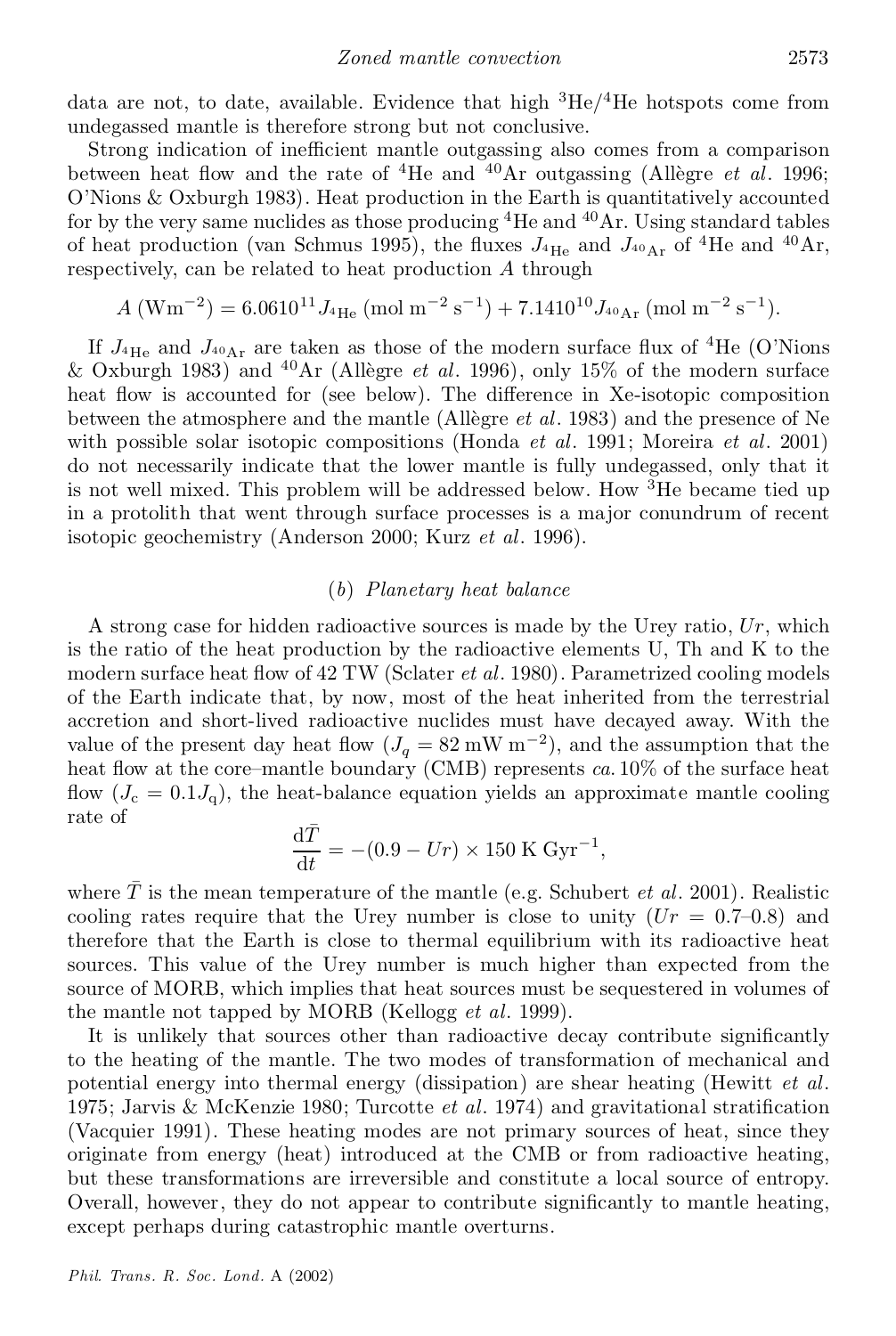At least  $30{\text -}50\%$  of the heat-producing elements are therefore still concealed in reservoirs essentially untapped by basaltic magmas. Whether the missing heat resides at the bottom of the mantle or in the core is still unclear: more potassium dissolved in the core than is currently assumed could certainly help to power the terrestrial dynamo. A potassium-rich core, however, does not help to fill the gap of missing heat sources and would worsen the situation for the terrestrial  ${}^{40}Ar$  inventory. Moreover, increasing the heat flow above  $10\%$  at the CMB would require that a substantial fraction of upwelling material does not reach the surface at hotspots. So far, the strongest argument supporting this idea is the existence of plume-type geochemical anomalies correlated with bathymetric highs along the Mid-Atlantic Ridge (Schilling *et al*. 1983) but the amount of hotspot material involved seems too small to account for such a substantial part of the terrestrial heat flow. The notion that hotspots may underestimate plume flux is also supported by recent evidence from seismological imaging, which suggests that lower-mantle low-wave-speed anomalies may branch off and connect to slow anomalies beneath mid-ocean ridges (Romanowicz  $\&$  Gung 2002).

#### (*c*) *Geochemical `paradoxes'*

The missing-heat argument is compounded by a variety of geochemical `para doxes', a catchword for the observation that, for some elements or isotopic systems, the known inventories do not add up to a chondritic Earth. In each case, these para doxes call for unaccounted domains in the deep mantle that would make the Earth's relative abundance of lithophilic elements chondritic and point to the geochemically enriched character of this reservoir, i.e. its relative enrichment of the most incom patible elements with respect to the less incompatible elements.

The oldest of these paradoxes is the observation made by Allegre (1969) that, in a <sup>207</sup>Pb/<sup>204</sup>Pb versus <sup>206</sup>Pb/<sup>204</sup>Pb plot, the lead-isotope compositions of nearly all terrestrial rocks plot to the right of the meteorite primary isochron (geochron). But other systems can also be used. Blichert-Toft  $\&$  Albarède (1997) determined the modern isotopic composition of hafnium in various classes of chondrites and concluded that the  $176$ Hf/ $177$ Hf ratio of the BSE is independent of the nature of the chondrite class chosen to best represent modern terrestrial material. They pointed out that both parent-daughter nuclides of the Lu–Hf and Sm–Nd systems are lithophilic refractory elements, which is not the case for U-Th-Pb, Re-Os, Rb-Sr and K-Ar systems. Such a property makes Hf- and Nd-isotope compositions ideal for discussing plane tary inventories. Blichert-Toft & Albarède (1997) determined that the  $^{176}Hf/^{177}Hf$ versus  $143Nd/144Nd$  mixing relationships do not make it possible to recombine the continental crust with the depleted upper mantle to obtain a chondritic composition of Nd and Hf, regardless of which chondrite class is considered (figure 1). Finally, Turcotte *et al*. (2001) pointed out that, when tested against the terrestrial inventory of radioactive heat sources indicated by plausible Urey ratios, the Th/U systematics in the Earth also require that the deep mantle has a different value from the  $Th/U$ of the upper mantle, which they interpret as requiring layered convection.

#### 4. Geophysical arguments against a layered mantle

Geophysical evidence for substantial structural complexity in the upper-mantle tran sition zone, on the one hand, and for the penetration of some slabs into the deeper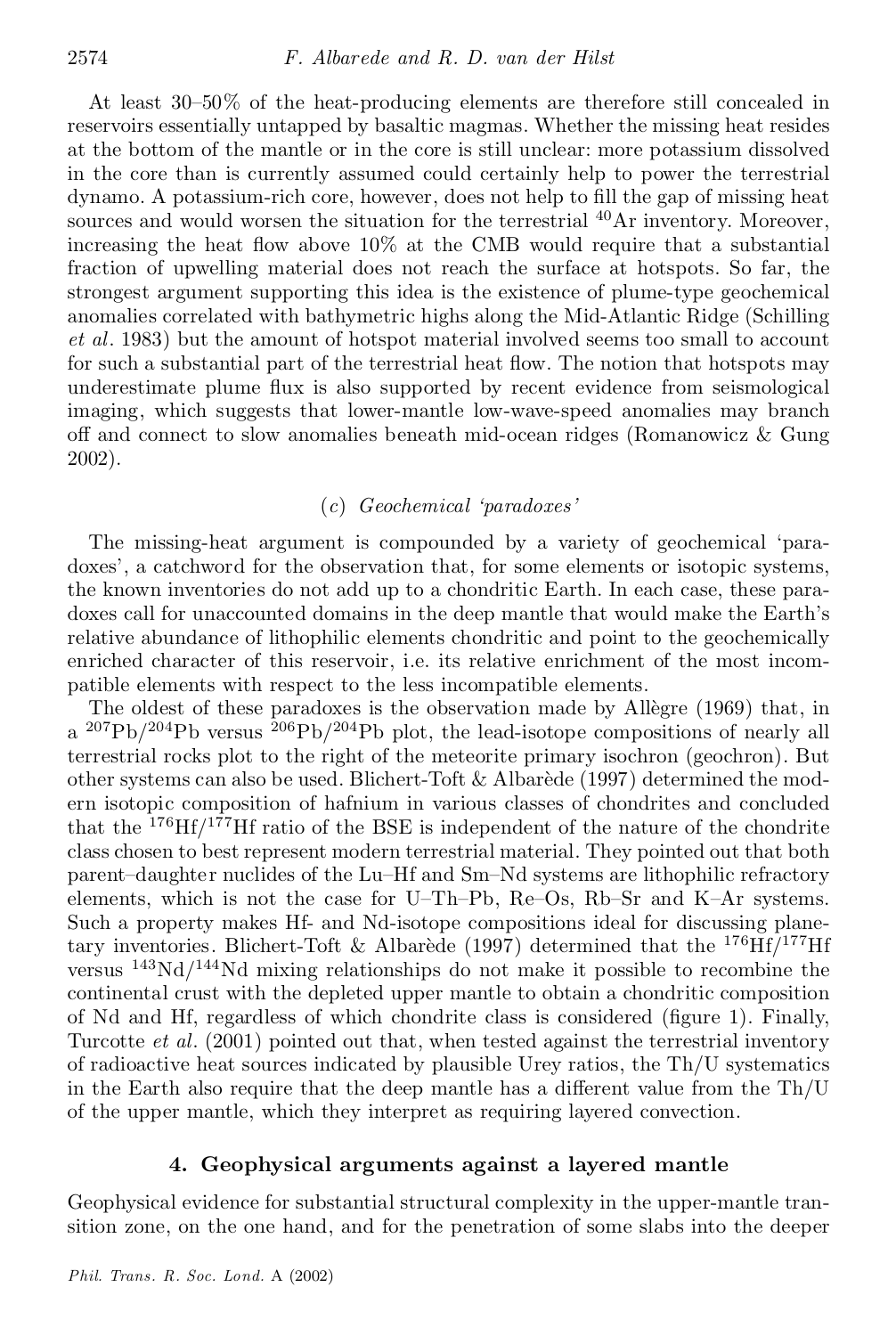

Figure 1. Nd–Hf isotope systematics require the presence in the deep mantle of a hidden reservoir with a non-chondritic condition. BSE denotes bulk silicate Earth (modern chondrites); CC, continental crust; DM, depleted mantle (MORB source). Mantle array: the small open circles represent *ca*. 1500 measurements for oceanic basalts (reproduced courtesy of J. Blichert-Toft). The curvature of the mixing hyperbola between CC and DM is well constrained by the nearly chondritic Hf/Sm ratio of the various silicate end members and the  $^{147}Sm/^{144}Nd$  of the mantle and the crust. Recombining CC and DM into BSE is therefore not possible unless a third component, hidden in the lower mantle, is included in the isotopic budget. This component is not isotopically equivalent to the primitive component, subducted oceanic crust, continental debris or any combination thereof.

mantle, on the other, weighs against the end-member model of strict layering at a depth of 660 km and that of unhindered whole-mantle flow (Schubert *et al.* 2001; van der Hilst *et al*. 1991).

#### (*a*) *Complex slab morphology in the upper-mantle transition zone*

Detailed analyses of subduction zone seismicity (e.g. Giardini & Woodhouse 1984; Lundgren & Giardini 1994; Okino *et al*. 1989) suggest that beneath some conver gent margins slabs can be severely deformed in the upper-mantle transition zone. Furthermore, the cessation of deep-focus earthquakes at a depth of 700 km has often been used as an argument against the penetration of subducting slabs beyond the 660 km seismic discontinuity and, thus, in favour of the layering of mantle convection at that depth, even though the pioneering work on deep-slab seismicity by Isacks  $\&$ Molnar (1971) allowed alternative views (see Helffrich & Brodholt 1991; Wortel & Vlaar 1988).

With its ability to also image assigmic parts of the slab, seismic tomography paints a fundamentally different picture from that above: some slabs of subducted lithosphere indeed appear trapped in the upper mantle, whereas others seem to penetrate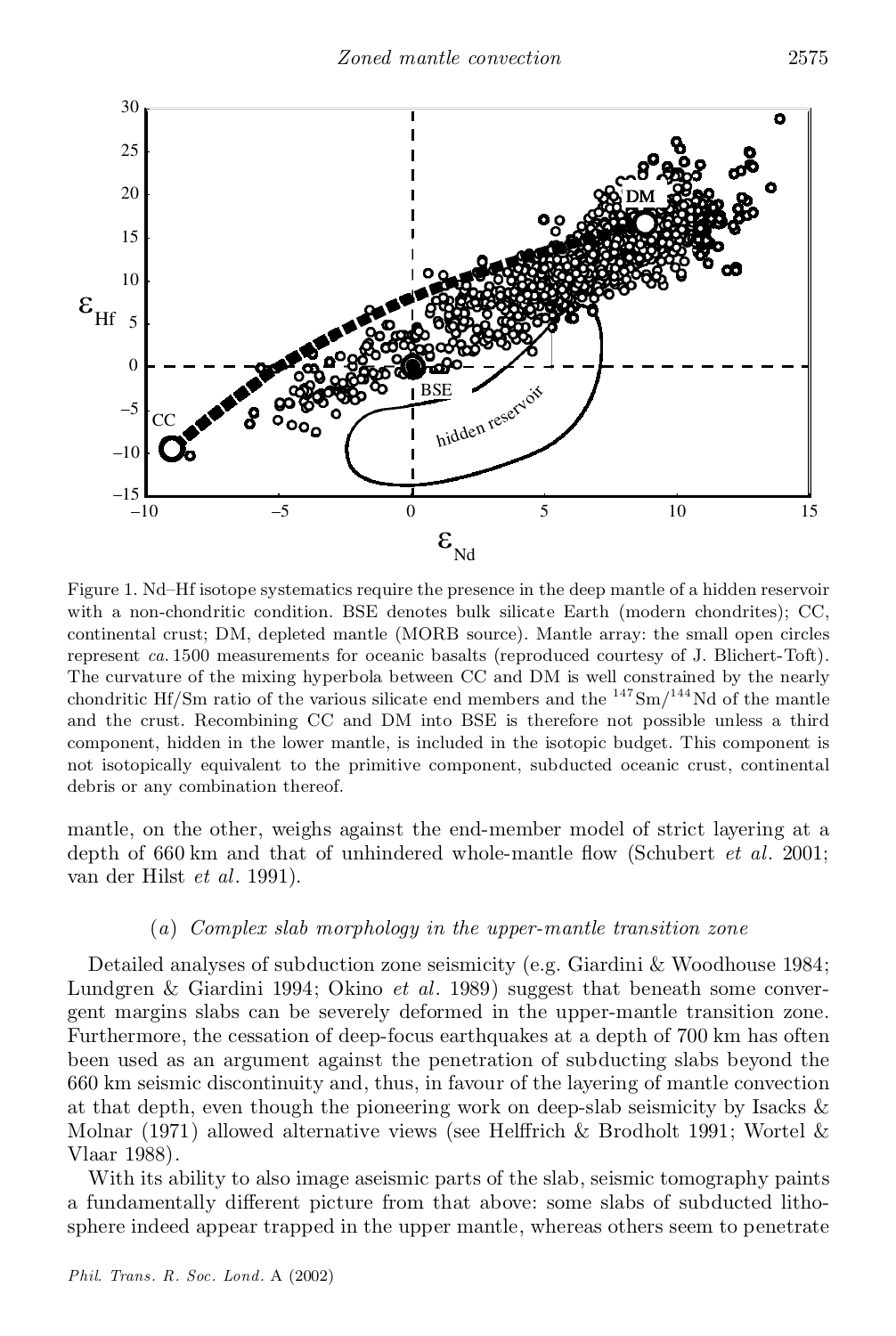

Figure 2. Series of mantle cross-sections through the recent P-wave model of Karason & van der Hilst (2000) to illustrate the structural complexity in the upper-mantle transition zone and the regional variation in the fate of the slabs. Dashed lines are drawn at depths of 410, 660 and 1700 km, respectively. The model is based on short-period, routinely processed P, pP and PKP travel-time residuals (Engdahl *et al.* 1998) and a large number of PP-P and PKP-Pdiff differential times measured by waveform cross-correlation from long-period seismograms. The global model was parametrized with an irregular grid of constant-wave-speed cells, which allows high resolution in regions of dense data coverage, and three-dimensional finite frequency sensitivity kernels were used to account for different periods at which the measurements were made. With this technique, the low-frequency data can constrain long-wavelength mantle structure without preventing the short-period data from resolving small-scale heterogeneity.

into the lower mantle (figure 2). This complexity was first borne out by regional studies (e.g. Fukao *et al*. 1992; van der Hilst *et al*. 1991; Zhou & Clayton 1990) but has since been confirmed by high-resolution global inversions (Bijwaard *et al.* 1998; Fukao *et al*. 2001; K´arason & van der Hilst 2000; van der Hilst *et al*. 1997). Slab de®ection (and accumulation) probably occurs beneath Izu Bonin (figure 2), the Banda and New Hebrides arcs and several parts of the Mediterranean; deep slabs, sometimes severely deformed in the transition zone, have been detected beneath the Mariana, Central Japan, Tonga-Kermadec, Sunda and northern Kurile arcs, the Philippines, parts of the Aegean and Central and South America (figure 2). Apparently the fate of subducted slabs is more complex than expected from the end-member models of either unobstructed whole-mantle flow or convective layering at a depth of 660 km (Gu *et al*. 2001; Lay 1994; van der Hilst *et al*. 1991).

Inspired by Kincaid & Olson (1987), van der Hilst & Seno (1993), van der Hilst  $(1995)$  and Griffiths *et al.*  $(1995)$  argued that the observed complexity does not imply layering at depths of 660 km but can be caused by interplay between relative plate motion (i.e. lateral trench migration) and slab deformation upon encountering resis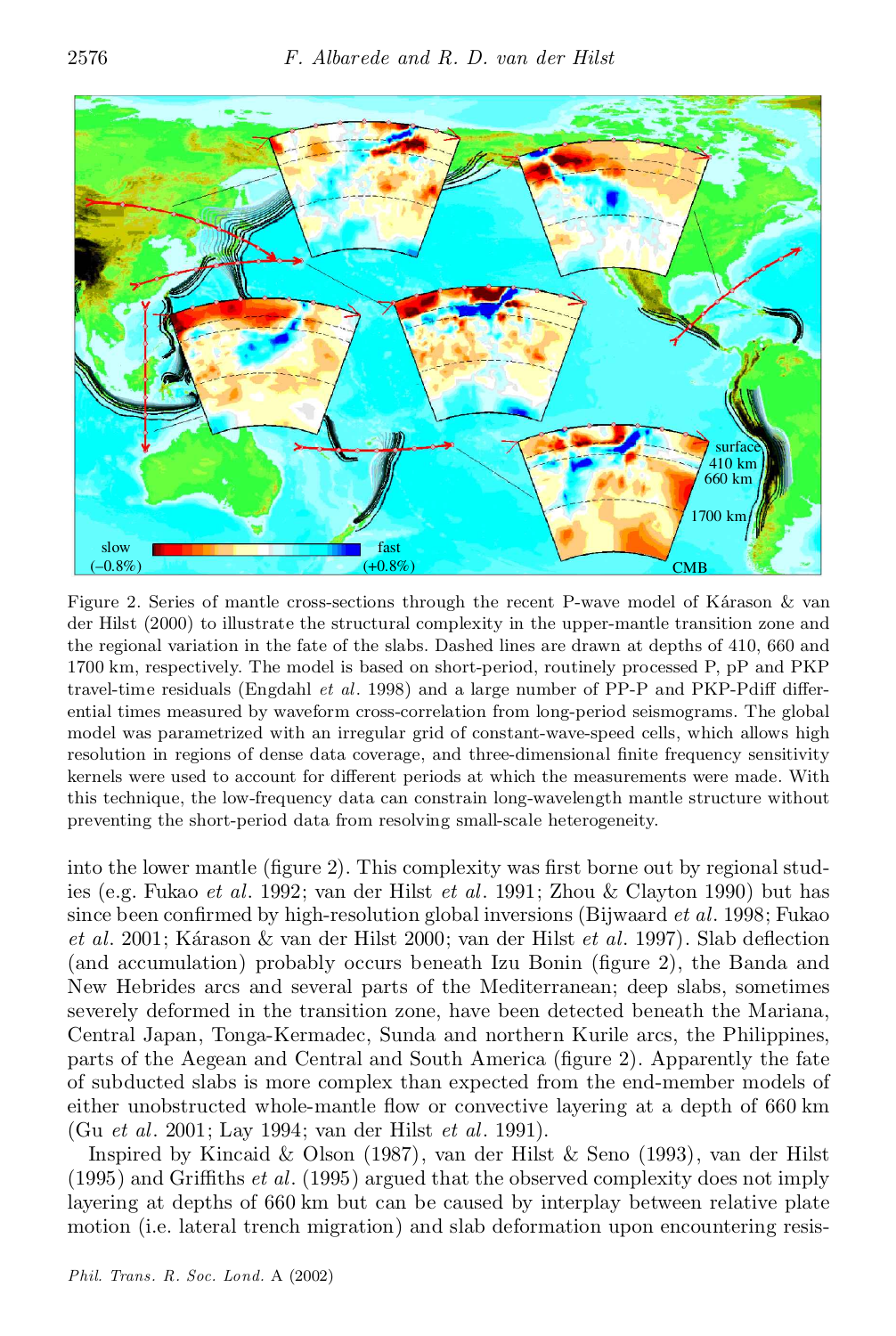tance (e.g. higher viscosity or a depressed phase boundary). Numerical simulations support this view (Christensen 1996; Davies 1995; Gurnis & Hager 1988; Zhong & Gurnis 1995), but selective weakening of the descending plate by grain-size reduc tion upon phase transformation may also contribute (Riedel & Karato 1997). (Note that the complexity caused by interaction of downwellings with the upper-mantle transition zone does not appear to be restricted to above the 660 km discontinuity but persists to depths of  $ca. 1000 \text{ km}$ , i.e. the base of layer  $'C'$  in Bullen's classical subdivision of Earth's interior (Fukao *et al*. 2001; van der Hilst & K´arason 1999).)

#### (*b*) *Geophysical evidence against convective layering at a depth of 660 km*

Several lines of geophysical evidence support slab flux into the lower mantle. The magnitude of lateral variations in depth to the 660 km discontinuity (e.g. Flanagan & Shearer 1998; Richards & Wicks 1990) is consistent with an endothermic phase change in olivine that is by itself too weak to stratify flow (Christensen  $\&$  Yuen 1984). Furthermore, long-wavelength gravity anomalies and dynamic topography can be explained by models of deep circulation with a high-viscosity lower mantle (e.g. Davies 1988b; Davies & Richards 1992; Hager 1984).

Travel times of high-frequency waves projected to the so-called `residual sphere' have been used to argue for the presence of subducted slab in the lower mantle beneath convergent margins in Central America and the western Pacific (Creager  $\&$ Jordan 1984, 1986; Fischer *et al*. 1991; Jordan & Lynn 1974). Most of these early claims for slab penetration across the 660 km discontinuity were confirmed by later tomographic studies.

Van der Hilst *et al*. (1997) and Grand *et al*. (1997) showed the similarity between P- and S- wave models of the mantle (except at very large depths) and pointed out that many slabs may have sunk beyond depths of  $660 \text{ km}$ —and even 1000 km into the lower mantle beneath the Americas, southern Asia and Indo-China and Tonga (figure 2). Even though it has not yet been quantified from the tomographic models, it seems that slab flux into the lower mantle far exceeds the  $1\%$  or  $2\%$  level inferred from some of the more restrictive geochemical mass balances (e.g. O'Nions & Tolstikhin 1996).

#### (*c*) *Seismological evidence against global mid-mantle interfaces*

Van der Hilst  $\&$  Kárason (1999) noted that, in the current snapshot of convection, not all the slabs that sink across the 660 km discontinuity may also reach the CMB. This observation could simply reflect subduction history or effects of spherical symmetry on planar downwellings (van der Hilst *et al*. 1997). But, along with emerging seismological evidence for compositional heterogeneity (see below) and the geochemical and heat-balance arguments for incomplete mantle mixing (see above), Kellogg *et al*. (1999) used it to propose a model, hereafter denoted by KHH99, in which the mantle beneath most of the deepest slabs has remained compositionally distinct. The KHH99 model implies a mid-mantle interface or thermal boundary. In search of evidence for such a structure, we examined short-period data from deep earth quakes recorded at dense receiver arrays in the western US. Specifically, we searched for evidence of scattering or phase conversion at interfaces in the mid-mantle using time-slowness and azimuth-slowness stacks (Castle & van der Hilst 2002). In accord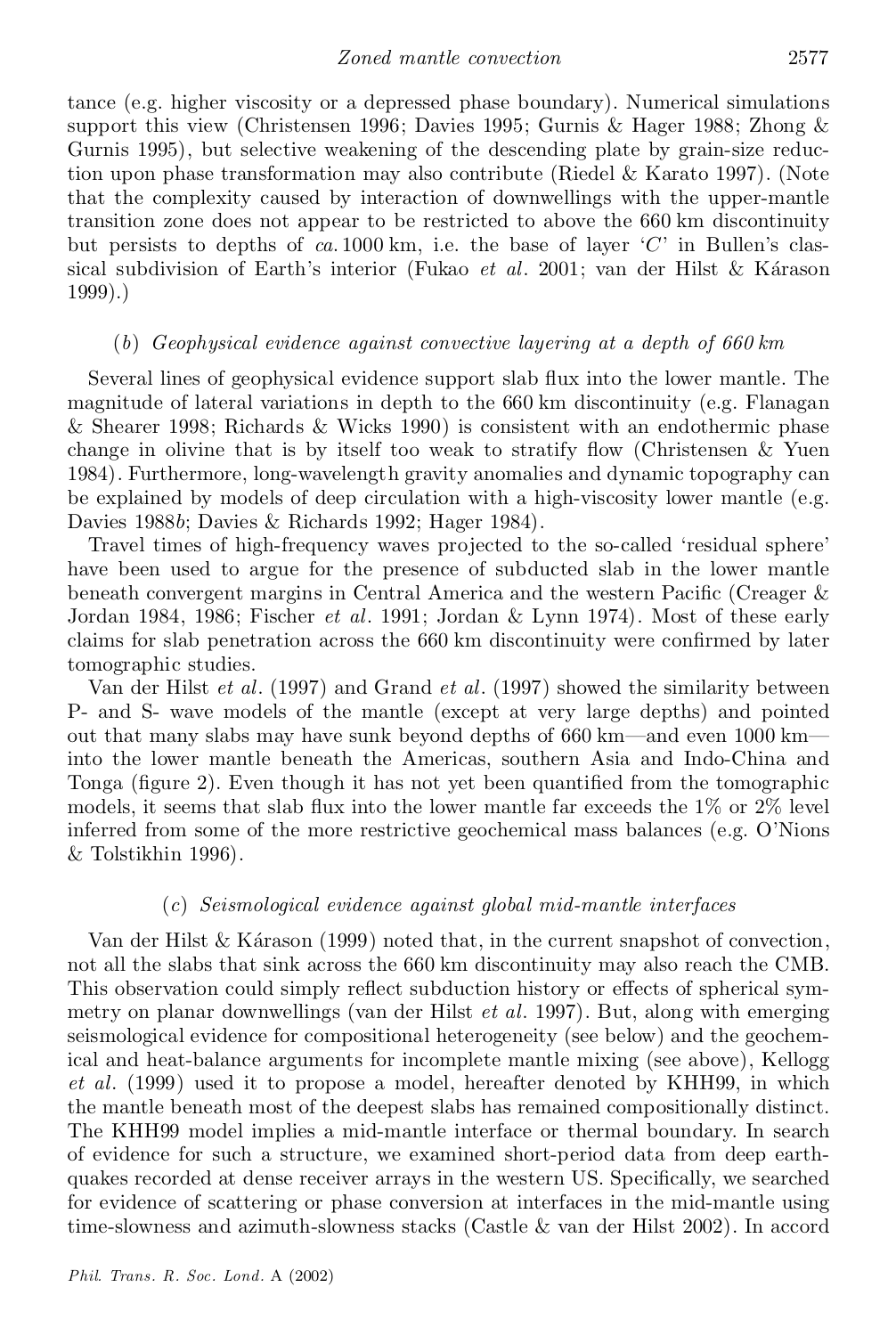with earlier findings (Kaneshima & Helffrich 1999), we detected scattered energy from depths of *ca*. 1600 km beneath the western Pacific, but examination of data from earthquakes beneath Tonga-Kermadec and South America did not yield robust evidence for scattering in the mid-mantle. Subtle gradients can be overlooked and the need for dense receiver arrays and deep earthquakes restricts such investigations to a few relatively small regions in the deep mantle, but we consider it unlikely that a global interface exists between depths of 1000 and 2000 km in the mantle (Castle & van der Hilst 2002; Vidale *et al*. 2001).

#### 5. Composition of the deep mantle

#### (*a*) *Seismological evidence for lateral variations in bulk composition*

In recent years, much seismological research has focused on determining the relative variations in density and compressional, shear and bulk sound speed (see Masters *et al*. (2000) for a review). The ratio of relative variations in shear versus compres sional wave speed, often expressed as  $R = d \ln V_S / d \ln V_P$ , increases with depth, in particular in the lowermost mantle. It is debated what values of R necessarily imply compositional variations, but values less than *ca*. 2.5, which occurs over most radial profiles, may still be compatible with effects of pressure and temperature (S. Karato 2001, personal communication).

A focus on the radial dependence of R can be misleading, however, and aspherical variations may be substantial and important. From the analysis of EHB (Engdahl *et al*. 1998) travel-time data, Saltzer *et al*. (2001) demonstrated that R increases more rapidly with depth (to values in excess of 2.5) away from regions of Post-Mesozoic subduction than it does beneath the major convergent margins, where  $R$  remains less than 2.0 (figure 3). This result concurs with the results of Masters *et al.* (2000) and suggests that the  $R$  values that are most diagnostic of compositional heterogeneity are primarily associated with the lowermost mantle regions characterized by lower than average  $V_P$  and, in particular,  $V_S$ . Many of these regions are also marked by a negative correlation between shear- and bulk-sound speed (Ishii & Tromp 1999; Kennett *et al*. 1998; Masters *et al*. 2000; Saltzer *et al*. 2001; Su & Dziewonski 1997), which is hard to explain by thermal effects alone. Some of the low shear speeds in the deep mantle may thus be due to higher intrinsic density, for instance, due to iron enrichment (van der Hilst & Kárason 1999).

The morphology of anomalous domains and their height above the CMB has remained enigmatic. While the most anomalous values probably occur near to the base of the mantle, the  $R$  profiles for regions near to and away from major downwellings begin to diverge near a depth of 1500 km (Masters *et al*. 2000; Saltzer *et al.* 2001), which suggests that compositional differences may extend to far above the CMB. In a regional study, Saltzer *et al*. (2002) determined varia tions in elastic parameters from the Earth's surface to the CMB along a tran sect from Japan, across Alaska, to North America. They selected P and S (and PcP and ScS) waveforms from the Data Management Center of the Incorporated Research Institutions for Seismology (IRIS) and determined differential travel times by waveform cross-correlation. The high quality of data allowed the determina tion of the Poisson's ratio,  $\sigma$ , and relative variations in  $V_P$ ,  $V_S$  and bulk sound speed as a function of depth. Using published equations of state and wave-speed-to temperature derivatives, Saltzer *et al*. (2002) showed that a small increase in iron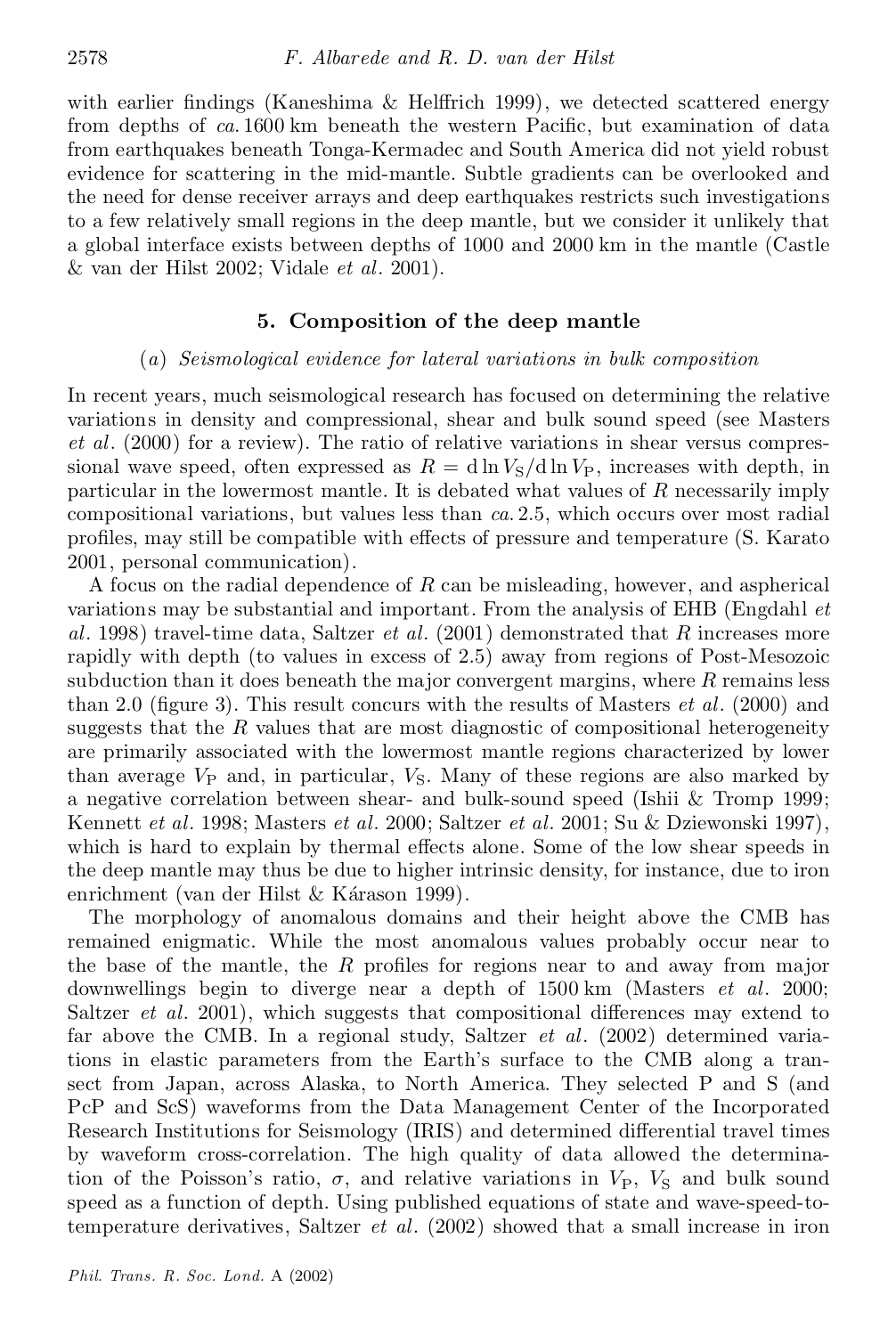

Figure 3. Lateral variation in the depth dependence of the relative variation of shear and com pressional wave speed, expressed as  $R = d \ln V<sub>S</sub>/d \ln V<sub>P</sub>$ . Light-grey curve,  $R = R(z)$  in the mantle below regions of Post-Mesozoic convergent margins (depicted by grey in the map inset on the right); dark grey curve,  $R = R(z)$  away from recent downwellings. For comparison we also show the approximate value of  $R$  inferred from mineral-physics experiments, assuming variations in temperature only. The dashed line labelled `K93' is from Karato (1993). This comparison shows that `normal' R values prevail to a depth of *ca*. 1500 km, and that in the deep mantle the slab values remain normal, but away from the slabs  $R$  gradually increases to values in excess of 2.5, which seems hard to explain in terms of temperature alone. The bottom 300 km or so of the mantle is poorly sampled by the P and S data considered here. (Modified from Saltzer *et al*. (2001).)

 $(1-3\%)$  in the bottom 1000 km or so of the mantle can explain the observations, whereas neglect of compositional variations would require unrealistically large ther mal effects.

We remark that the geographical region involved in their study is relatively small and establishing the spatial extent and volumetric significance of anomalous regions remains a challenge for modern seismological imaging. Furthermore, there could be changes in deep-mantle mineralogy or phase chemistry (e.g. Shim *et al*. 2001) that have not been accounted for.

#### (*b*) *Geochemical evidence for a compositionally distinct lower mantle*

Mass balancing between the different mantle reservoirs, as attempted by a number of authors, most recently by Helffrich & Wood  $(2001)$ , is fraught with large uncertainty. Melting mechanisms are not understood well enough for the main composition of the upper mantle to be evaluated from MORB chemistry with sufficient precision. Therefore, here we use a different procedure to substantiate our claim that the deep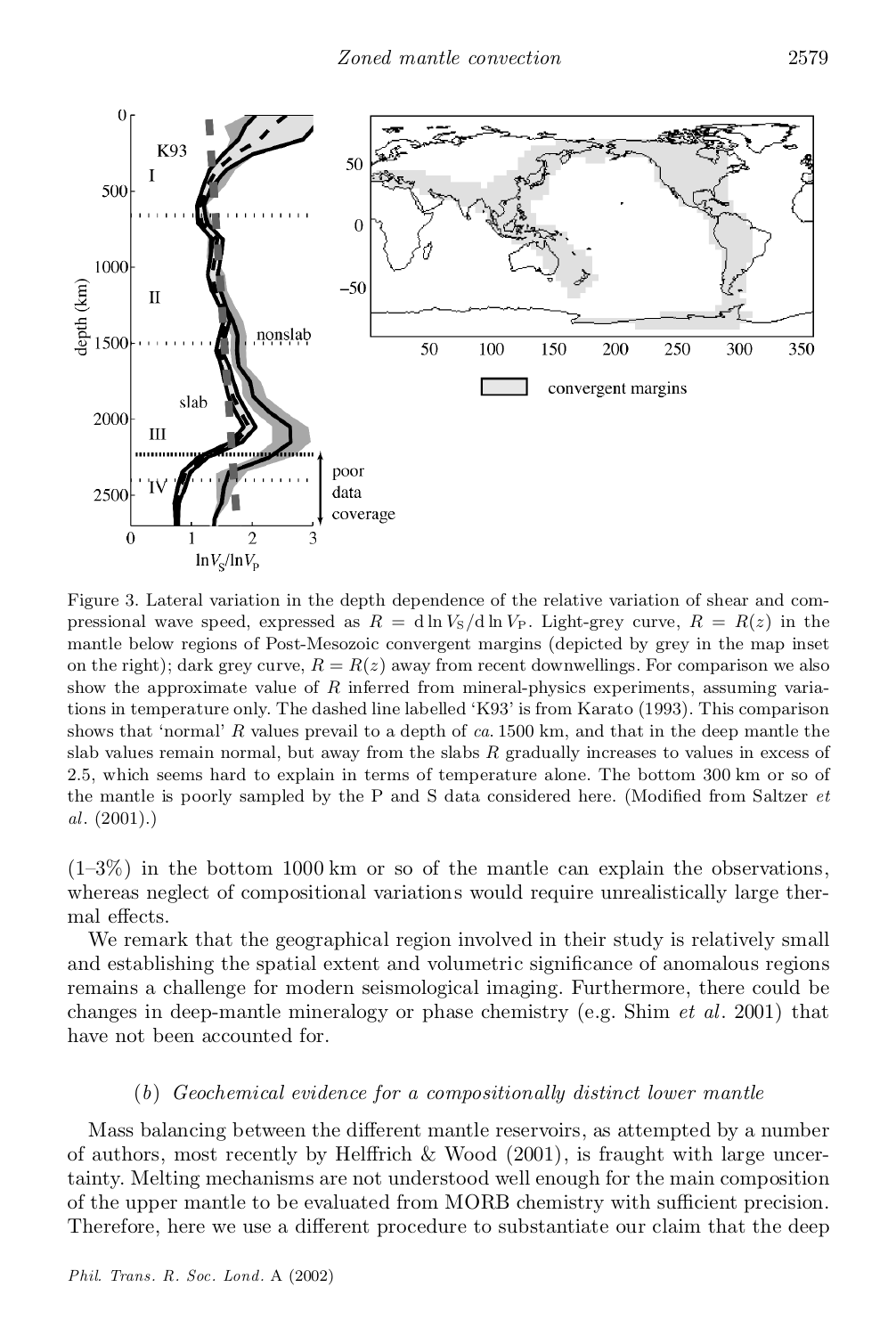mantle is enriched and that the enrichment level of the more incompatible elements is higher than that of the more compatible elements.

We first evaluate the mean composition of the mantle, hereafter referred to as the bulk mantle (BM), by removing for each element the part of the BSE inventory that is presently located in the continental crust. This fairly robust estimate is based on the continental-crust composition of Taylor & McLennan (1995) and Rudnick & Fountain (1995) and on the volume of crust determined in the CRUST 5.1 model of Mooney *et al*. (1998). We then normalize the mean N-MORB composition of Hofmann (1988) to the BM (figure 4) and observe that the normalized mean MORB is significantly less enriched in very incompatible elements, such as Th, Ba and La, than in the more compatible elements, such as Sm and Yb. For instance, the La/Sm ratio of MORB  $(1.0)$  is substantially smaller than that of the BM  $(1.4)$ , regardless of the La/Sm of continental crust adopted (here 4.6). These estimates are robust because different continental-crust models show a strong correlation between their incompatible-element contents. The La/Sm ratio of the MORB source is predictably smaller than that of MORB themselves. A deep-mantle reservoir with an La/Sm ratio larger than that of the BM, which largely escapes observation, therefore exists.

Straightforward implications are that the MORB source must be even more deple ted in very incompatible elements than the BM with respect to the more compatible elements and therefore that an enriched complement (clearly the OIB source) exists that hosts the missing Th, Nb, Ba, La, etc. Since the latter enriched reservoir can not be located in the upper mantle, where it would feed the mid-ocean ridges, it has to be located in the lower mantle. The corollary of this argument is that a MORB-like lower mantle would leave a complementary enriched upper mantle unfit for generating MORB.

The effect of interaction between the oceanic crust and sea water is unlikely to affect the present conclusion, which is based on refractory lithophilic elements largely unaffected by alteration. Extraction of felsic melts from the crust at subduction zones strengthens the depleted character of the subducted oceanic crust even further. For three reasons, the enrichment of the lower mantle does not seem to be due to sprin kled terrigenous material. First, the geochemical expression of such a material is well known as the EM2 component of oceanic basalts (White 1985; White & Duncan 1996; White & Hofmann 1982). This component, best represented in the Society Islands, is far too uncommon to account for the enrichment of large mantle volumes. Second, subduction of large amounts of continental crust would leave large amounts of unsup ported atmospheric <sup>40</sup>Ar. Coltice *et al*. (2000) calculated that, as a consequence, a mass equivalent to at most 30% of the modern continental crust was recycled into the mantle by subduction of terrigenous sediments. Third, Blichert-Toft  $\&$  Albarède (1997) pointed out that the modern  $^{176}Hf/^{177}Hf$  and  $^{143}Nd/^{144}Nd$  systematics of oceanic basalts requires a hidden component, most obviously segregated in the deep mantle, that cannot be accounted for by any combination of continental detritus and recycled oceanic crust.

We conclude that the mantle is necessarily zoned and that its lower parts concen trate the most incompatible elements, such as Th (and most likely U), Ba, Nb and La, with respect to the more compatible elements. The hidden reservoir is located in the deep mantle and is concentrated in heat-producing elements, but it cannot be the graveyard of ordinary oceanic lithospheric plates. The original model of Hofmann & White (1982) (see also Christensen & Hofmann 1994; Coltice & Ricard 1999), with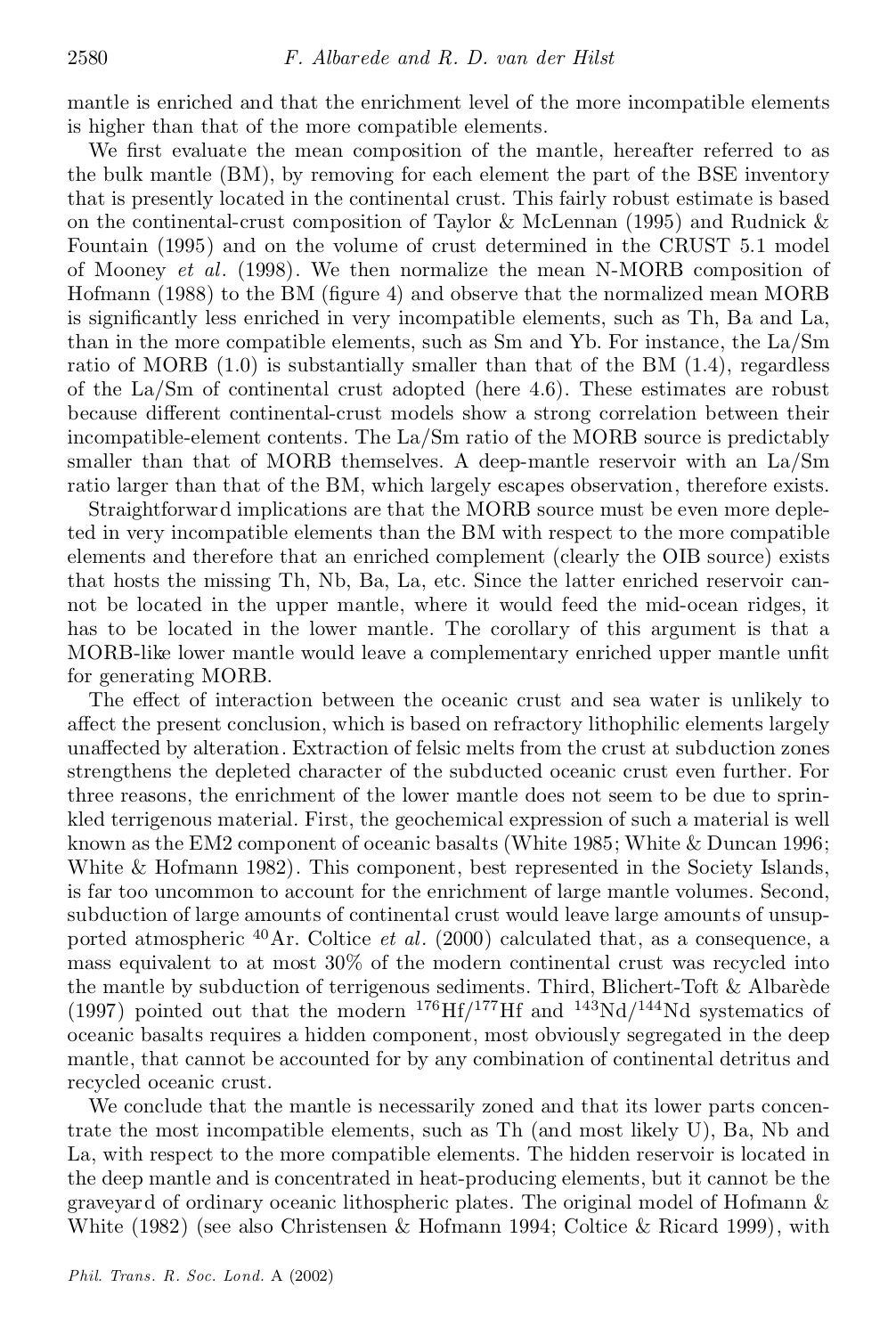

Figure 4. Bottom graph shows the composition of the bulk mantle (BM) (BSE stripped from the core and model continental crust) in lithophilic refractory incompatible elements normalized to the BSE composition of McDonough  $\&$  Sun (1995). Two different models of continental-crust composition have been considered (RF, Rudnick & Fountain 1995; TML, Taylor & McLennan 1995). The top graph shows MORB compositions normalized to the BM. Both the MORB composition of Hofmann (1988) (AWH) and the mode of the samples compiled in the Petrological Database (PETDB) have been used. Elements are organized from left to right by decreasing incompatibility. Elements mobile during interaction of the oceanic crust with sea water, such as U, Ba and Rb, have not been considered. MORBs are depleted in the most incompatible elements (e.g. low  $La/Sm$ ) relative to the BM. As a result of fractionation during melting, the MORB source must be even more depleted, which calls for a complement, most likely to be buried in the deep mantle, enriched in the most incompatible elements with respect to the BM.

delaminated oceanic crust lining the bottom of the mantle, is therefore difficult to reconcile with MORB geochemistry.

#### 6. Thermochemical mantle convection and variable-depth subduction

Although our studies support some of the main aspects of the KHH99 model, it is unlikely that a thermal-boundary layer or sharp compositional interface exists between a depth of 1000 km and the top of the  $D''$  region. Here we present an alternative mechanism for producing and preserving compositional heterogeneity in the deep mantle without the need for a thermal boundary layer (figure 5). Central to our model is the fact that slabs of subducted lithosphere are thermochemical features; there is thus a balance between negative thermal buoyancy and positive compositional buoyancy, and neutral buoyancy can be reached at a depth that is not the same for all slabs. Although other compositional effects can perhaps be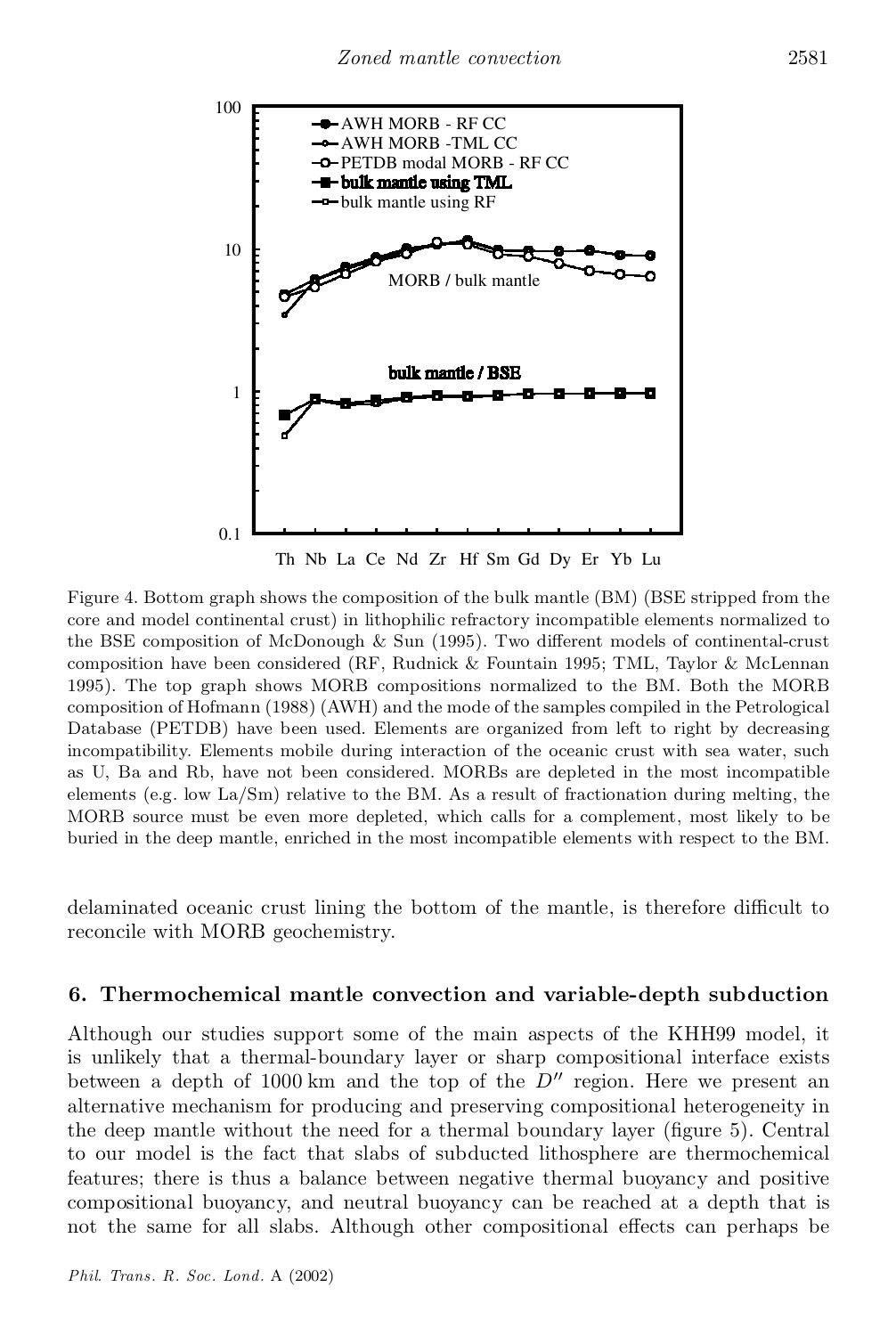considered, the variation in composition due to loading of the plate with ocean plateaux or plume heads is of particular interest.

Oceanic plateaux (Ben-Avraham *et al.* 1981; Coffin & Eldholm 1994), usually representing enormous eruptions of plume-head basalts, are prominent features of the ocean floor. With basalts converted to (heavy) eclogite upon subduction, slabs that carry oceanic plateaux may preferentially sink to greater depth than slabs that are on average more `barren'. This system of thermochemical convection could produce and maintain poorly mixed and compositionally distinct domains with the required geochemical signatures in the deep mantle.

Selective subduction is unlikely to lead to a layered mantle. Geochemical differences across a typical mantle column are likely to be progressive and irregular from one place to another. For a given thermal structure, plates with a heavier basaltic load, i.e. plates loaded with abundant plume-head material, should, on average, sink to deeper levels than plates overlaid by ordinary oceanic crust and vice versa: for a given composition, the older and colder plates are likely to sink more deeply than young, relative warm slabs. In this scenario, the plate-tectonic setting and its evolution over time thus play a more important role than in models of purely thermal convection.

The model of thermochemical convection with variable fate of slabs of subducted lithosphere has characteristics that fit the conditions listed above.

- (i) Deeper layers in the mantle remain geochemically more enriched than shallow layers. They receive more incompatible elements, and in particular more U, Th and K, because the oceanic plateau lithosphere has more basaltic components. Deep domains also have lower Sm/Nd and Lu/Hf ratios and higher Rb/Sr and Re/Os because plume heads come from mantle sources that have been geochemically enriched for long periods of time.
- (ii) The mantle does not become homogeneous through time as a result of mantle convection and mixing. Heterogeneity is continually maintained by selective subduction at different levels and by the modest proportion of plates that carry enough plume material to sink all the way down to the CMB. Since much, perhaps most, of the recycling takes place in the low-viscosity shallow mantle, this model overcomes one of the consequences most difficult to reconcile with geochemical evidence: unimpeded convection would rapidly fill-up the deep mantle with young plates and push older material upwards into the shallow mantle (Christensen & Hofmann 1994; Coltice & Ricard 1999; van Keken & Ballentine 1999).
- (iii) The chemistry of the lowermost layers should be different from that of the overlying mantle. Iron, titanium and incompatible elements, excess Nb and Ta, and all the other elements normally enriched in OIB, notably U, Th and K, should be more abundant near the base of the mantle. A precise evaluation of the deep-mantle composition and of the composition gradient is, however, not possible because the dilution of fertile material by interstitial residual peridotite is essentially unconstrained.
- (iv) An interface between the deep mantle and the shallow mantle is not required, nor is a thermal boundary layer.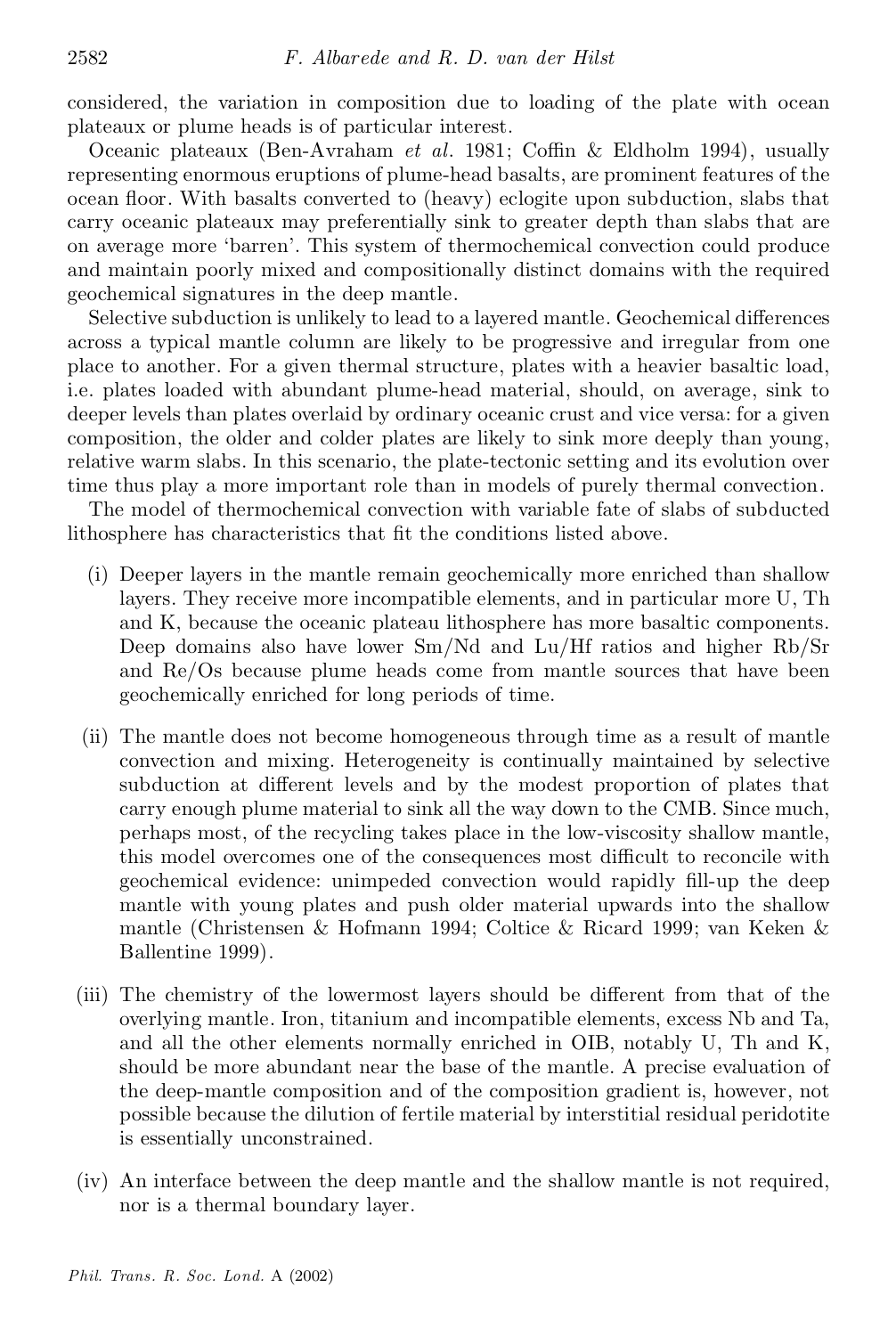

Figure 5. The model of selective subduction and zoned mantle convection. Barren oceanic litho spheric plates (right) quickly reach neutral buoyancy and are dispersed in the shallow mantle. Plates with a heavy load of plume heads (centre) are negatively buoyant and sink to the CMB. Selective subduction is the geodynamic expression of thermochemical convection: it maintains the enrichment of the deep mantle in incompatible and fertile elements and counteracts the verti cal mixing driven by the overall mantle circulation. Because of secular cooling, plume instabilities must have been more prevalent in the Archean. Thermochemical convection must therefore have been an essential geodynamic aspect of the early mantle evolution.

## 7. Discussion

In many respects, the chemical state of the mantle resembles that of the ocean, in the sense that they both lack interfaces while thermochemical convection maintains vertical chemical gradients across the system. Geochemical evidence that the mantle is poorly mixed vertically is overwhelming. The modern extraction rate of lithophilic incompatible elements into the oceanic lithosphere is reasonably well constrained. Most of the lithospheric inventory of these elements is concentrated in the basaltic part of the crust. The residence time of an element in the mantle with respect to ridge processes, which is simply the reciprocal of its probability of extraction into the ridge system per unit time, can be estimated as the ratio of its total amount in the BM divided by its flux into the oceanic crust. Depending on the element, the residence time varies from 6 to 14 Gyr (figure 6); such a low probability of extraction of incompatible elements into MORB illustrates that mid-ocean ridges tap a part of the mantle that is depleted with respect to the bulk mantle. Vertical mixing in the mantle is therefore inefficient. How far back in time did such a situation prevail? Heat production declines with radioactive decay, and the Earth has been cooling over time. Parametrized convection models with internal heating suggest that plate velocity changes with  $Ra^{1/2}$ , where  $Ra$  is the Rayleigh number, while the surface heat flow (Nusselt number) increases as  $Ra^{1/4}$  (McKenzie *et al.* 1974). Plate velocity, and therefore subduction flux, increases with the square of the surface heat flow (see also Phipps Morgan 1998). Radiogenic heat production was larger in the Early Archean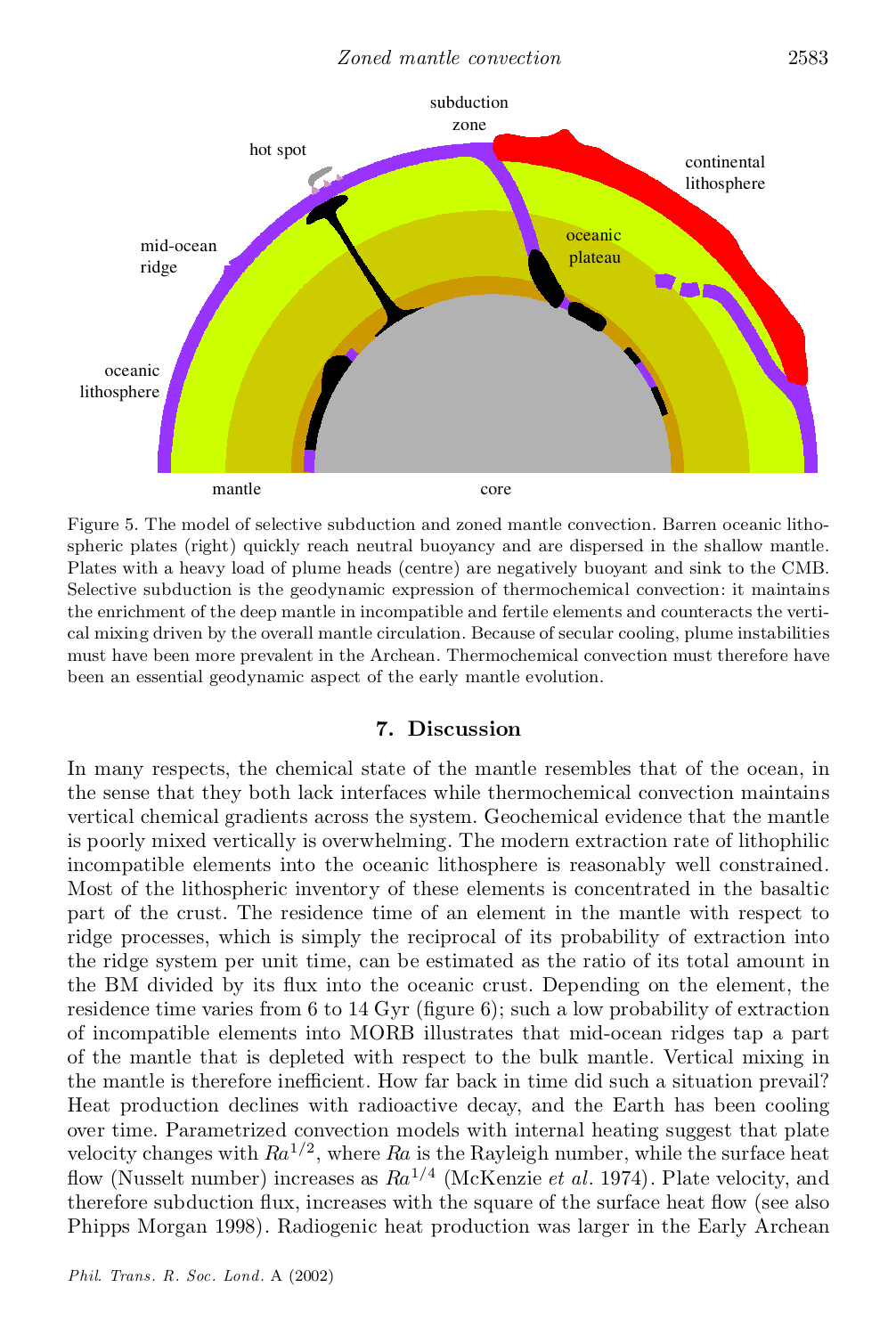

Figure 6. Residence time of refractory lithophilic elements in the BM. It has been assumed that 3.5 km<sup>2</sup> of oceanic crust 6 km thick is extracted each year at ridge crests. The long residence times indicate that the modern mantle is not homogenized by mantle convection at its modern pace. Because of radioactive decay, plate velocities, and therefore residence times, were about 10 times faster than today, but were not fast enough to have extracted all the primordial nuclides into the ridges. Although thermal evolution of the planet requires that these residence times were about an order of magnitude shorter in the Early Archean, the persistence of primitive isotopic signals in the source of oceanic basalts is therefore not excluded by the dynamics of the system.

than today by about a factor of three and it is therefore likely that the residence times of incompatible elements were a factor of 10 shorter. The values averaged over the entire Earth's history were certainly intermediate. Although it may have been different in the past, the modern mantle as a whole can be neither homogeneous nor in a chemical steady state.

We believe that the deep part of the mantle is only rarely sampled by OIBs, which is why the denomination of 'hidden reservoir' remains appropriate. Hotspot basalts, such as those from Hawaii and Iceland, contain recycled components that resemble the normal oceanic lithosphere, with higher-than-chondritic integrated Sm/Nd and Lu/Hf ratios. We have suggested elsewhere (Gasperini *et al*. 2000) that hotspot basalts containing a substantial fractional of EM1 component (notably Pitcairn and Sardinia basalts) sample a source rich in oceanic plateaux. This interpretation is based on

- (1) Sr, Ba and Eu evidence that their protolith contains plutonic precursors that fractionated in the stability field of plagioclase, i.e. at a very shallow level;
- (2) their U/Pb,  $Sm/Md$  and Lu/Hf integrated ratios are slightly lower than chondritic values, and therefore slightly enriched; and
- (3) the high Th/U ratio of their mantle source (approximately 4.0) incompatible with recycled MORB.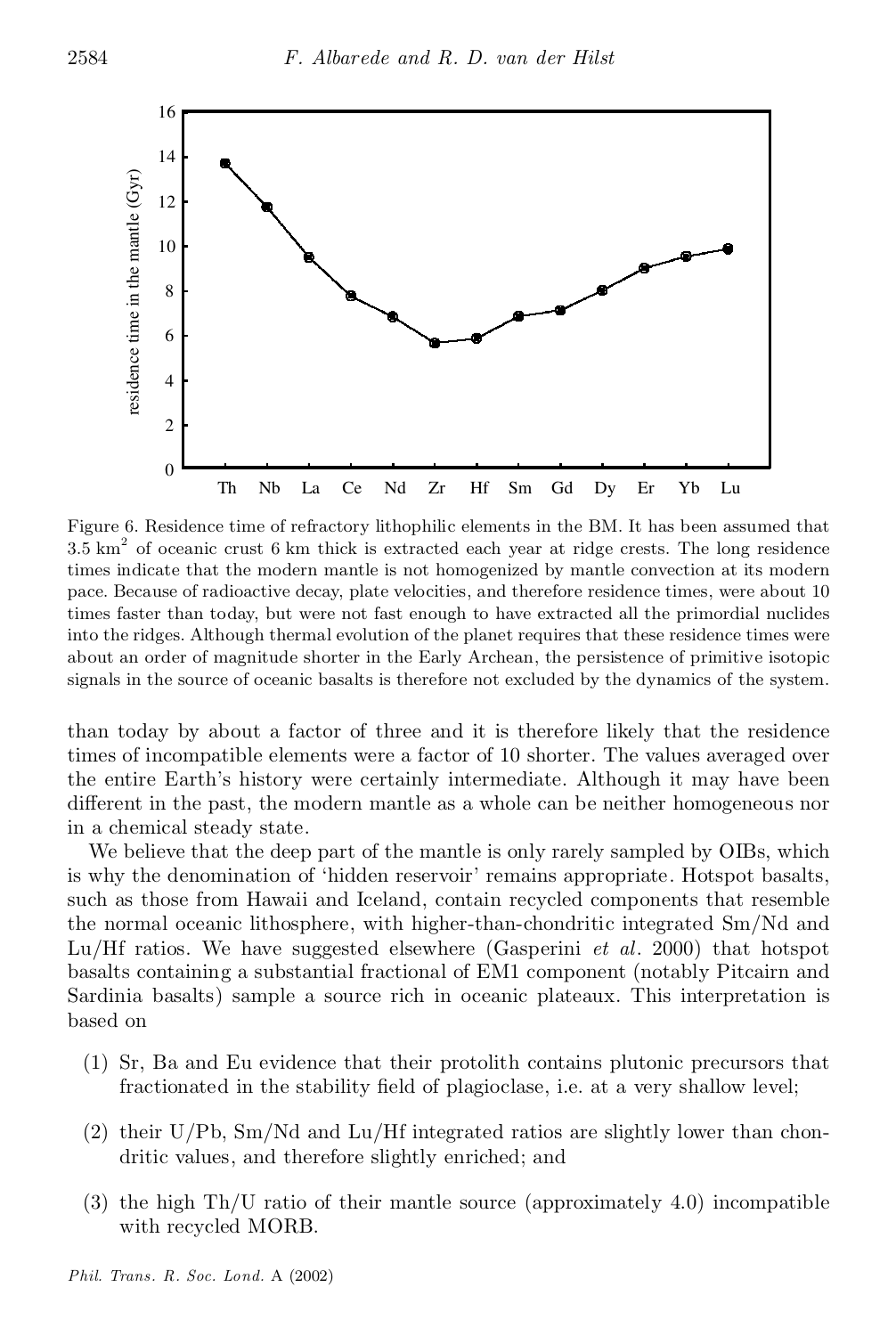We therefore consider that the deep mantle is home to EM1. It could also be home to the Focus Zone (Hart *et al*. 1992) or C (Hanan & Graham 1996) components but these have so far more the character of a mean value of mantle isotopic properties rather than that of a well-defined mantle source with sharply identified properties.

Oceanic plateaux make up  $29 \times 10^6$  km<sup>2</sup>, or *ca*. 10\% of the sea-floor surface area (Nur & Ben-Avraham 1982; Schubert & Sandwell 1989). The relatively small propor tion of the ocean-floor surface covered by plume heads (oceanic plateaux) is somewhat compensated by thicker crust: typical oceanic plateaux are underlaid by basaltic crust 25 km or more thick (Abbott *et al*. 1997), in contrast to a 6 km-thick normal oceanic crust, and they may extend over surfaces of  $10^6 \text{ km}^2$ . When a significant part of a plateau crosses into the eclogite facies, it exerts a strong pulling force on the host lithospheric plate. The gravitational pull of the normal oceanic lithosphere topped with a thin layer of oceanic crust is expected to be smaller, and the light, barren plates are more likely to be dislocated and dispersed in the shallow mantle. We can try to evaluate how fast eclogitized plateaux could sink into the lower mantle. As a simple illustration intended to assess whether the magnitude of such a mechanism is not unreasonable, let us consider that the plateau material forms spherical blobs and that the sinking rate of these blobs is given by Stokes's law. We used conservative estimates with a plateau thickness as an estimate of the radius  $R = 30$  km, a density contrast  $\Delta \rho = 50 \text{ kg m}^{-3}$  (1% density contrast (Kesson *et al.* 1998)) between the eclogitized plateau and the barren oceanic lithosphere, and a lower-mantle viscosity  $\mu = 6 \times 10^{21}$  Pa s as determined by post-glacial rebound (Mitrovica 1996; Nakada & Lambeck 1989). For these values, a blob of plateau material would sink at a velocity v that is 0.1 cm  $yr^{-1}$  higher than the normal lithosphere, i.e. at a differential rate that is significant  $(1-10\%)$  with respect to subduction rates. In comparison, small blobs with a diameter similar to the thickness of the ordinary oceanic crust would sink at a rate close to normal. Large blobs of basaltic material forming major oceanic plateaux are therefore more likely to segregate in the lower mantle than the thin veneer of oceanic crust normally associated with the oceanic lithospheric plates.

It has been argued that continents grow by the lateral accretion of oceanic plateaux to pre-existing continental nuclei (e.g. Albarède 1998a; Boher *et al.* 1992; Kimura *et al*. 1993; Stein & Hofmann 1994) and whether plateaux recycle or accrete to conti nents then becomes an issue. The Ontong-Java plateau, for instance, seems to resist subduction, but the Hawaiian track trails into the Aleutian trench with no visible accretion of a plume head. Most plateaux must be entrained with the subducting plates, however. Since the mean age of the modern sea floor is only *ca*. 60 Myr (Parsons 1982) it can safely be assumed that the modern oceans are not cluttered with old buoyant plateaux. Let us call the surface area free of oceanic plateaux  $S_f$ , the fraction of sea floor covered by plateau  $\varphi$ , the rate  $(3 \text{ km}^2 \text{ yr}^{-1})$  at which new sea floor is created  $k$ , and the rate at which it is covered by hotspot eruptions  $P$ . The conservation of plateau-free surface area (accretion minus subduction and plateau invasion) requires

$$
\frac{\mathrm{d}S_{\mathrm{f}}}{\mathrm{d}t} = k - (1 - \varphi)(k + P).
$$

Steady state (i.e.  $dS_f/dt = 0$ ) gives  $P = k\varphi/(1 - \varphi)$ . If oceanic plateaux were irreversibly buoyant, the sea floor would have been entirely filled up with oceanic plateaux in *ca*. 650 Myr, and plate tectonics could no longer operate. Although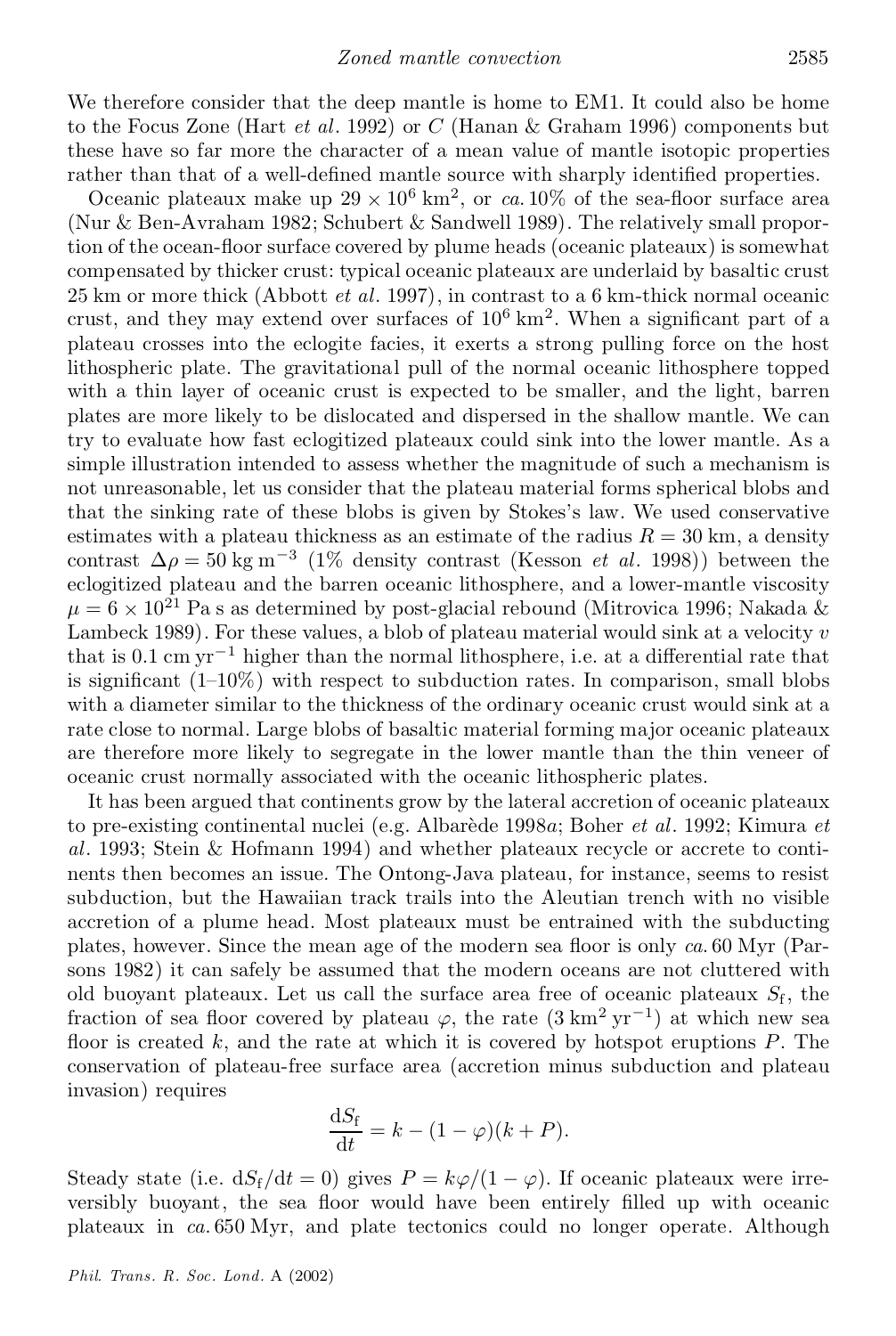oceanic plateaux are occasionally accreted to the continents to form juvenile ter rains, most of them must therefore be subducted. The mechanisms that condition the dual fate of plateau material are not well understood but may be related to the rare occurrence of ultramatic rocks in accreted plateaux (Burke 1988): the plateaux accreted to the continents may preferentially be those for which the lithospheric root is detached from the buoyant crust.

The irreversible foundering or subduction of geochemically enriched—and perhaps Fe-rich—ancient crust was previously considered by Chase & Patchett (1988) as the main cause for Nd in the Early Archean mantle being anomalously radiogenic with respect to the modern mantle. The present model has also some points in common with that of Phipps-Morgan (1998), since plume-head material tends to bob up and down and loop between the surface and the deep mantle, largely decoupled from the normal oceanic lithosphere (MORB source), which loops between the surface and the upper mantle. It can perhaps be reconciled with the blob model of Becker *et al*. (1999) if the blobs are rich in subducted plume heads. Moreover, to prevent contamination of the MORB source by blob material, the blobs must be kept from dispersing into the upper mantle upon accumulation of subducted material at the base of the mantle. This problem is compounded by the increased buoyancy of large blobs (higher than 800 km) caused by radioactive heating.

In such a context how may some tracers still indicate that primordial material is preserved in the lower mantle? Even if interpretations exist that do not require a primordial source exist for He (see above), this is not the case for the survival of solar neon (Honda *et al*. 1991; Moreira *et al*. 2001). The rather long residence times of incompatible lithophilic elements  $(6-14 \text{ Gyr})$  suggest that a substantial part of the deep mantle never went through the ridge system. As a first approximation, extraction of an element into the ridge system is a Poisson process and the residence times of each individual atom of any species  $i$  should be exponentially distributed. The fraction  $F_i(\theta)$  of atoms of i that have resided for a time in excess of  $\theta$  in this reservoir is given by

$$
F_i(\theta) = \exp\left(-\frac{\theta}{\tau_i}\right),\,
$$

where  $\tau_i$  is the usual (mean) residence time averaged over the entire population of i. For a mean residence time in the mantle of 5 Gyr, 45% of the atoms in the mantle will escape extraction into oceanic crust for  $4.5$  Gyr. This proportion falls to  $0.01\%$ for a residence time of 500 Myr more relevant for the Early Archean mantle and the mean value for the entire history is probably somewhere in between these values. Even if the zone over which melting extracts incompatible elements is broad and if convective mixing stretches material into thin streaks, primordial isotopic signatures should survive at small scales.

#### 8. Conclusion

The composition of the mantle varies with depth. We favour a deep mantle made of recycled plume heads but perhaps preserving small proportions of relatively primitive mantle. In contrast, the shallow mantle collects the lighter barren oceanic lithospheric plates. The fate of subducted plates therefore depends on their buoyancy, which in turn depends on their thermal structure and composition, for example the presence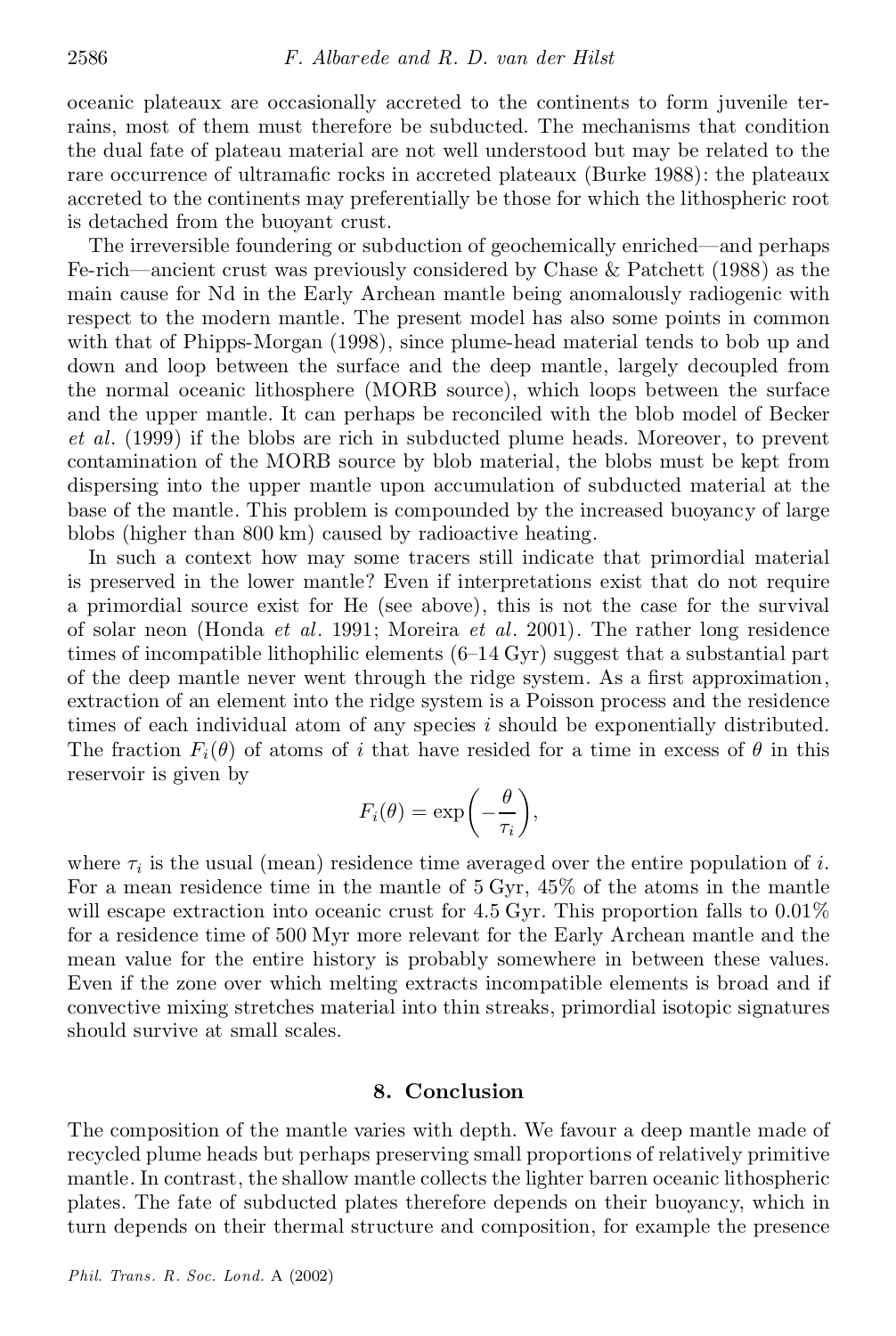of plume heads, both of which relate to plate-tectonic setting and its changes over geological time. The present model does not necessitate the presence of an interface between the deep mantle and the shallow mantle.

Kerstin Lehnert (Petrological Database, PETDB) and Barbel Sarbas (GEOROC) helped us with the retrieval of essential data from Lamont and Mainz databases. Janne Blichert-Toft shared her unpublished data and provided continuous scientific feedback. Discussions with Nicolas Coltice, Al Hofmann and Yanick Ricard helped shape the arguments. Support to F.A. (as Crosby Lecturer) by MIT made it possible to initiate this work; R.D.v.d.H. acknowledges support by the David and Lucile Packard Foundation.

#### References

- Abbott, D. H., Drury, R. & Mooney, W. D. 1997 Continents as lithological icebergs: the impor tance of buoyant lithospheric roots. *Earth [Planet.](http://giorgio.ingentaselect.com/nw=1/rpsv/cgi-bin/linker?ext=a&reqidx=/0012-821X^28^29149L.15[aid=3122574]) Sci. Lett.* 149, 15-27.
- Albarède, F. 1998a The growth of continental crust. *[Tectonophysics](http://giorgio.ingentaselect.com/nw=1/rpsv/cgi-bin/linker?ext=a&reqidx=/0040-1951^28^29296L.1[aid=3122575])* 296, 1–14.
- Albarède, F. 1998b Time-dependent models of U-Th-He and K-Ar evolution and the layering of mantle convection. *Chem. Geol.* **145**, 413-429.
- Allègre, C. J. 1969 Comportement des systemes U-Th-Pb dans le manteau supérieur et modèle d' évolution de ce dernier au cours des temps géologiques. *Earth Planet. Sci. Lett.* 5, 261–269.
- Allègre, C. J., Brévart, O., Dupré, B. & Minster, J. F. 1980 Isotopic and chemical effects produced in a continuously differentiating convecting earth mantle. *Phil. Trans. R. Soc. Lond.* A 297,  $447-477$ .
- Allègre, C. J., Staudacher, T., Sarda, P. & Kurz, M. 1983 Constraints on evolution of Earth's mantle from rare gas systematics. *Nature* **303**, 762-766.
- Allègre, C. J., Hamelin, B., Provost, A. & Dupre, B. 1987 Topology in isotopic multispace and origin of the mantle chemical heterogeneities. *Earth Planet. Sci. Lett.* 81, 319–337.
- Allègre, C. J., Hofmann, A. W. & O'Nions, R. K. 1996 The argon constraints on mantle structure. *Geophys. Res. Lett.* **23**, 3555-3557.
- Anderson, D. L. 2000 The statistics and distribution of helium in the mantle. *Int. Geol. Rev.* 42, 289-311.
- Armstrong, R. L. 1968 A model for the evolution of strontium and lead isotopes in a dynamic Earth. *Rev. Geophys.* **6**, 175–199.
- Becker, T. W., Kellogg, J. B. & O'Connell, R. J. 1999 Thermal constraints on the survival of primitive blobs in the lower mantle. *Earth Planet. Sci. Lett.* 171, 351-365.
- Ben-Avraham, Z., Nur, A., Jones, A. & Cox, D. 1981 Continental accretion: from oceanic plateaus to allochtonous terranes. *[Science](http://giorgio.ingentaselect.com/nw=1/rpsv/cgi-bin/linker?ext=a&reqidx=/0036-8075^28^29213L.47[aid=569590])* 213, 47-54.
- Bijwaard, H., Spakman, W. & Engdahl, E. R. 1998 Closing the gap between regional and global travel time tomography. *J. Geophys. Res.* **103**, 30055-30078.
- Blichert-Toft, J. & Albarède, F. 1997 The Lu-Hf isotope geochemistry of chondrites and the evolution of the mantle-crust system. *Earth Planet. Sci. Lett.* **148**, 243–258.
- Blichert-Toft, J., Frey, F. A. & Albarède, F. 1999 Hf isotope evidence for pelagic sediments in the source of Hawaiian basalts. *Science* 285, 879-882.
- Boher, M., Abouchami, W., Michard, A., Albarède, F. & Arndt, N. T. 1992 Crustal growth in West-Africa at 2.1 Ga. *J. [Geophys.](http://giorgio.ingentaselect.com/nw=1/rpsv/cgi-bin/linker?ext=a&reqidx=/0148-0227^28^2997L.345[aid=3122586]) Res.* **97**, 345-369.
- Brooker, R. A., Wartho, J.-A., Carroll, M. R., Kelley, S. P. & Draper, D. S. 1998 Preliminary UVLAMP determinations of argon partition coefficients for olivine and clinopyroxene grown from silicate melts. *Chem. Geol.*  $147$ ,  $185-200$ .
- Burke, K. 1988 Tectonic evolution of the Carribean. *A. Rev. Earth Planet. Sci.* 16, 201-230.
- Carlson, R. W. 1994 Mechanisms of Earth differentiation: consequences for the chemical structure of the mantle. *Rev. Geophys.* **32**, 337-361.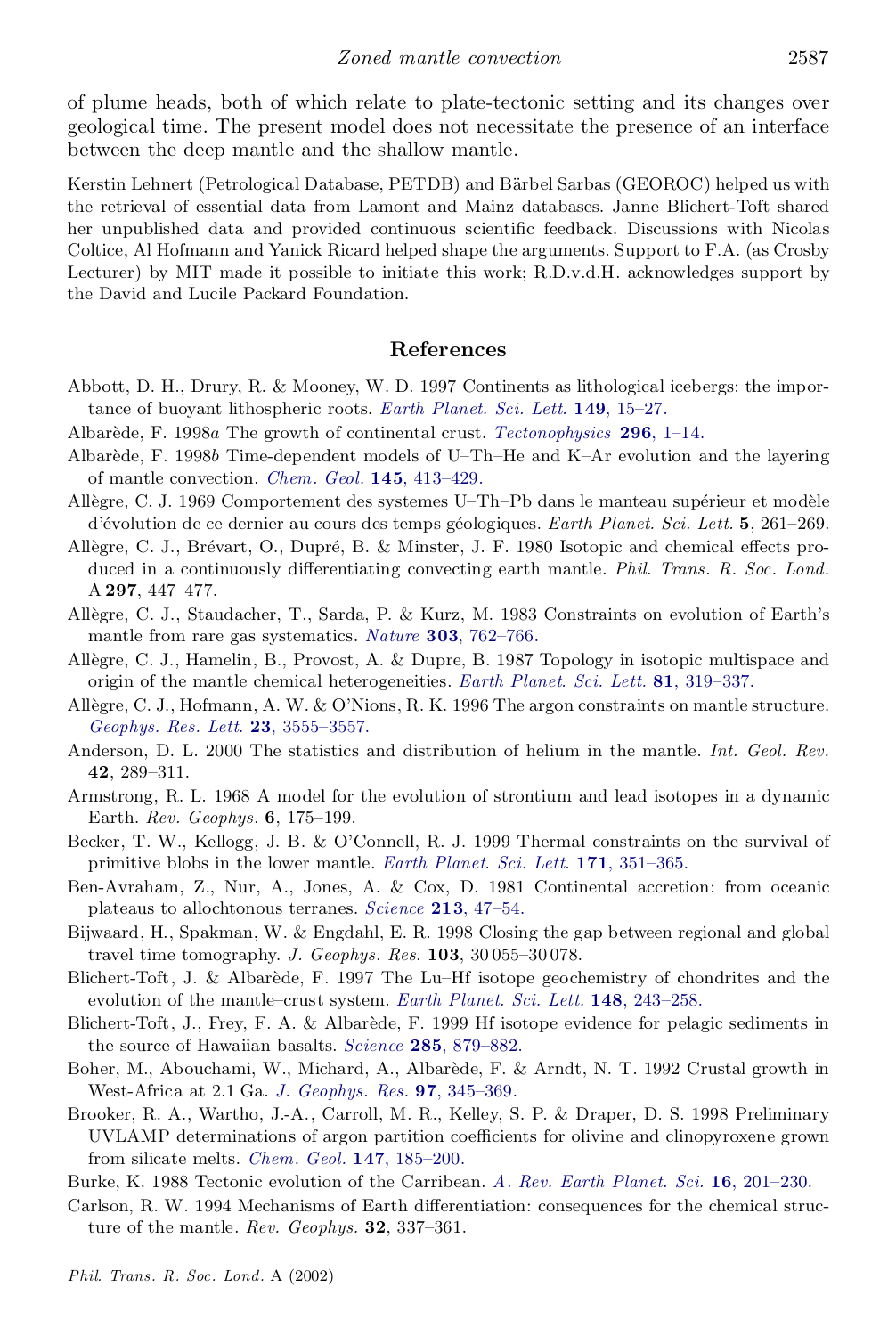- Castle, J. C. & van der Hilst, R. D. 2002 Searching for seismic scattering off deep mantle interfaces. *J. Geophys. Res.* (In the press.)
- Chase, C. G. & Patchett, P. J. 1988 Stored mafic/ultramafic crust and early Archean mantle depletion. *Earth [Planet.](http://giorgio.ingentaselect.com/nw=1/rpsv/cgi-bin/linker?ext=a&reqidx=/0012-821X^28^2991L.66[aid=3122590]) Sci. Lett.* **91**, 66-72.
- Chauvel, C. & Hemond, C. 2000 Melting of a complete section of recycled oceanic crust: trace ele ment and Pb isotopic evidence from Iceland. *Geochem. Geophys. Geosyst.* 1, 1999GC000002.
- Christensen, U. R. 1996 The influence of trench migration on slab penetration into the lower mantle. *Earth [Planet.](http://giorgio.ingentaselect.com/nw=1/rpsv/cgi-bin/linker?ext=a&reqidx=/0012-821X^28^29140L.27[aid=3122534]) Sci. Lett.* **140**, 27-39.
- Christensen, U. R. & Hofmann, A. W. 1994 Segregation of subducted oceanic crust in the convecting mantle. *J. [Geophys.](http://giorgio.ingentaselect.com/nw=1/rpsv/cgi-bin/linker?ext=a&reqidx=/0148-0227^28^2999L.19867[aid=3122591]) Res.* **99**, 19867-19884.
- Christensen, U. R. & Yuen, D. A. 1984 The interaction of subducting lithospheric slab with a chemical or phase boundary. *J. Geophys. Res.* 89, 4389-4402.
- Coffin, M. F. & Eldholm, O. 1994 Large igneous provinces: crustal structure, dimensions, and external consequences. Rev. Geophys. 32, 1-36.
- Coltice, C. & Ricard, Y. 1999 Geochemical observations and one-layer mantle convection. *[Earth](http://giorgio.ingentaselect.com/nw=1/rpsv/cgi-bin/linker?ext=a&reqidx=/0012-821X^28^29174L.125[aid=3122592]) Planet. Sci. Lett.* **174**, **125**–**137**.
- Coltice, C., Albarède, F. & Gillet, P. 2000<sup>40</sup>K<sup>-40</sup>Ar constraints on recycling continental crust into the mantle. *Science* **288**, 845–447.
- Creager, K. C. & Jordan, T. H. 1984 Slab penetration into the lower mantle. *J. Geophys. Res.* 89, 3031-3049.
- Creager, K. C. & Jordan, T. H. 1986 Slab penetration into the lower mantle below the Mariana and other island arcs of the northwest Pacific. *J. Geophys. Res.* **91**, 3573–3589.
- Davies, G. F. 1988a Ocean bathymetry and mantle convection. 1. Large-scale flow and hotspots. *J. Geophys. Res.* **93**, 10 467-10 480.
- Davies, G. F. 1988b Ocean bathymetry and mantle convection. 2. Small-scale flow. *J. Geophys. Res.* 93, 10481-10488.
- Davies, G. F. 1995 Penetration of plates and plumes through the mantle transition zone. *[Earth](http://giorgio.ingentaselect.com/nw=1/rpsv/cgi-bin/linker?ext=a&reqidx=/0012-821X^28^29133L.507[aid=3122597]) Planet. Sci. Lett.* **133**, 507-516.
- Davies, G. F. 1999 Geophysically constrained mantle mass flows and the <sup>40</sup> Ar budget: a degassed lower mantle? *Earth Planet. Sci. Lett.* **166**, 149–162.
- Davies, G. F. & Richards, M. A. 1992 Mantle convection. *J. Geol.* **100**, 151–206.
- De Paolo, D. J. & Wasserburg, G. J. 1976 Nd isotopic variations and petrogenetic models. *Geophys. Res. Lett.* 3, 249-252.
- Dixon, J. E. & Stolper, E. M. 1995 An experimental study of water and carbon dioxide solubilities in mid-ocean ridge basaltic liquids. Part II. Degassing of basaltic liquids. *J. [Petrol.](http://giorgio.ingentaselect.com/nw=1/rpsv/cgi-bin/linker?ext=a&reqidx=/0022-3530^28^2936L.1633[aid=3122600])* **36**, 1633– [1646.](http://giorgio.ingentaselect.com/nw=1/rpsv/cgi-bin/linker?ext=a&reqidx=/0022-3530^28^2936L.1633[aid=3122600])
- Dixon, J. E., Clague, D. A., Wallace, P. & Poreda, R. 1997 Volatiles in alkalic basalts from the North Arch volcanic field, Hawaii: extensive degassing of deep submarine-erupted alkalic series lavas. *J. Petrol.* **38**, 911-939.
- Drake, M. J. & Righter, K. 2002 Determining the composition of the Earth. *[Nature](http://giorgio.ingentaselect.com/nw=1/rpsv/cgi-bin/linker?ext=a&reqidx=/0028-0836^28^29416L.39[aid=3122601])* 416, 39–44.
- Eiler, J. M., Farley, K. A., Valley, J. W., Hofmann, A. W. & Stolper, E. M. 1996 Oxygen isotope constraints on the sources of Hawaiian volcanism. *Earth Planet. Sci. Lett.* **144**, 453–468.
- Engdahl, E. R., van der Hilst, R. D. & Buland, R. 1998 Global teleseismic earthquake relocation with improved travel times and procedures for depth determination. *Bull. Seism. Soc. Am.* 88, 722-743.
- Farley, K. A. & Craig, H. 1994 Atmospheric contamination of ocean island basalt olivine phe nocrysts. *Geochim. [Cosmochim.](http://giorgio.ingentaselect.com/nw=1/rpsv/cgi-bin/linker?ext=a&reqidx=/0016-7037^28^2958L.2509[aid=3122602]) Acta* 58, 2509-2517.
- Fischer, K. M., Creager, K. C. & Jordan, T. H. 1991 Mapping the Tonga slab. *J. Geophys. Res.* 96, 14 403-14 427.
- Flanagan, M. P. & Shearer, P. M. 1998 Global mapping of topography on transtion zone velocity discontinuities by stacking SS precursors. *J. Geophys. Res.* 103, 2673-2692.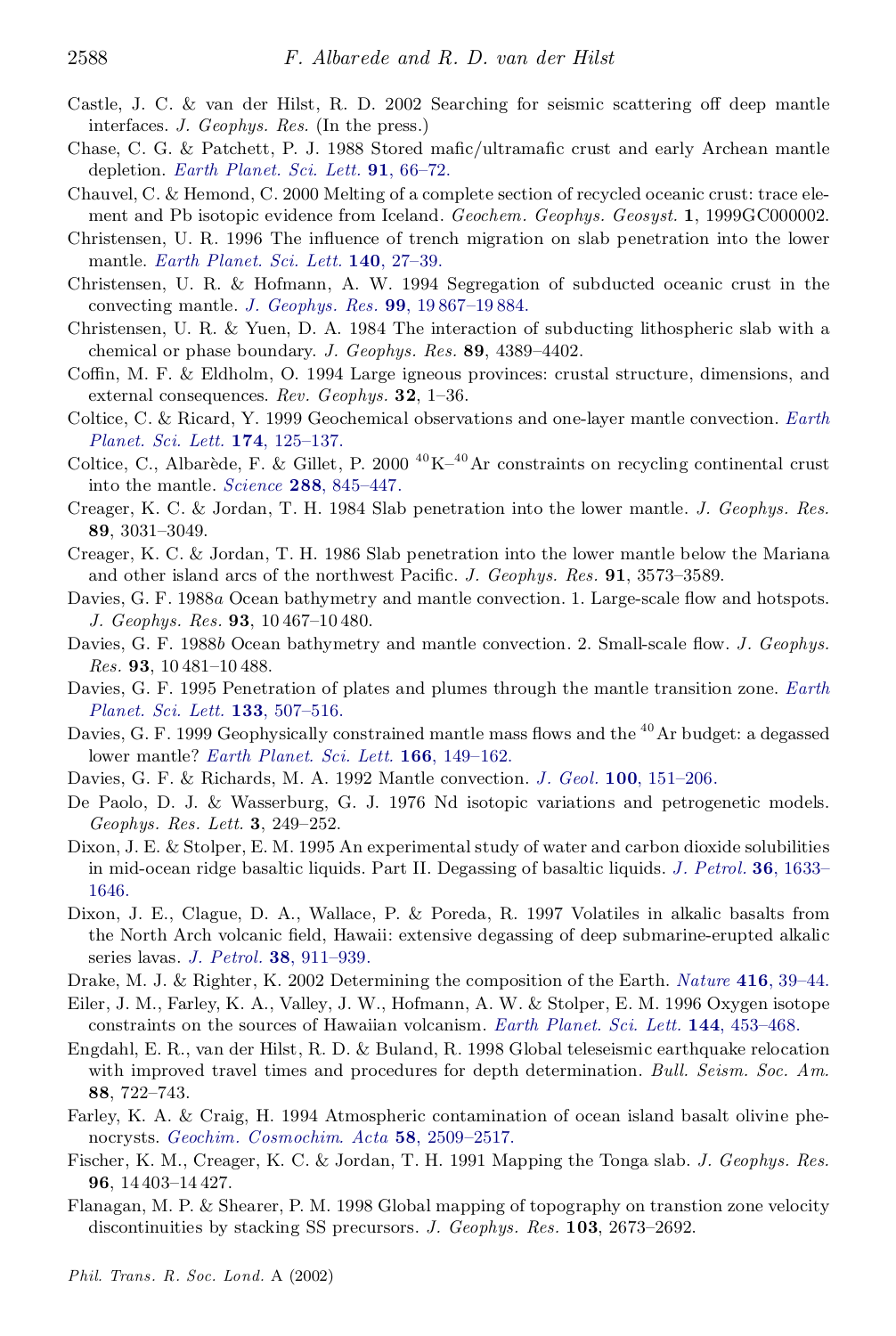- Fukao, Y., Obayashi, M. & Inoue, H. 1992 Subducting slabs stagnant in the mantle transition zone. *J. Geophys. Res.* 97, 4909-4822.
- Fukao, Y., Widiyantoro, S. & Obayashi, M. 2001 *Rev. Geophys.* **39**, 291–323.
- Gasperini, D., Blichert-Toft, J., Bosch, D., Del Moro, A., Macera, P., Télouk, P. & Albarède, F. 2000 Evidence from Sardinian basalt geochemistry for recycling of plume heads into the Earth's mantle. *Nature* 408, 701-704.
- Giardini, D. & Woodhouse, J. H. 1984 Deep seismicity and models of deformation in Tonga subduction zone. *Nature* **307**, 505-509.
- Graham, D., Lupton, J., Albarède, F. & Condomines, M. 1990 A 360000 year helium isotope record from Piton de la Fournaise, Réunion Island. *Nature* **347**, 545–548.
- Grand, S. P. 1994 Mantle shear structure beneath the Americas and surrounding oceans. *J. Geophys. Res.* **99**, 11591-11621.
- Grand, S. P., van der Hilst, R. D. & Widiyantoro, S. 1997 High resolution global tomography: a snapshot of convection in the Earth. *GSA* [Today](http://giorgio.ingentaselect.com/nw=1/rpsv/cgi-bin/linker?ext=a&reqidx=/1052-5173^28^297L.1[aid=3122544]) 7, 1-7.
- Griffiths, R. W., Hackney, R.  $\&$  van der Hilst, R. D. 1995 A laboratory investigation of effects of trench migration on the descent of subducted slabs. *Earth [Planet.](http://giorgio.ingentaselect.com/nw=1/rpsv/cgi-bin/linker?ext=a&reqidx=/0012-821X^28^29133L.1[aid=3122611]) Sci. Lett.* 133, 1{17.
- Gu, Y. J., Dziewonski, A. M., Su, W. J. & Ekstrom, G. 2001 Models of the mantle shear velocity and discontinuities in the pattern of lateral heterogeneities. *J. Geophys. Res.* 106, 11 169-11 199.
- Gurnis, M. & Hager, B. H. 1988 Controls of the structure of subducted slabs. *Nature* 335, 317{321.
- Hager, B. H. 1984 Subducted slabs and the geoid: constraints on mantle rheology and flow. *J. Geophys. Res.* **84**, 6003-6015.
- Hanan, B. B. & Graham, D. W. 1996 Lead and helium isotope evidence from oceanic basalts for a common deep source of mantle plumes. *Science* 272, 991-995.
- Hart, S. R., Hauri, E. H., Oschmann, L. A. & Whitehead, J. A. 1992 Mantle plumes and entrainment: isotopic evidence. *Science* 256, 517-520.
- Helffrich, G. & Brodholt, J. 1991 Relationship of deep seismicity to the thermal structure of subducted lithosphere. *Nature* 353, 252-255.
- Helffrich, G. R. & Wood, B. J. 2001 The Earth's mantle. *Nature* 412, 501–507.
- Hewitt, J. M., McKenzie, D. P. & Weiss, N. O. 1975 Dissipative heating in convective flows. *J. Fluid Mech.* **68**, 721–738.
- Hofmann, A. W. 1988 Chemical differentiation of the Earth: the relationship between mantle continental crust, and oceanic crust. *Earth Planet. Sci. Lett.* **90**, 297–314.
- Hofmann, A. W. 1997 Mantle geochemistry: the message from oceanic volcanism. *[Nature](http://giorgio.ingentaselect.com/nw=1/rpsv/cgi-bin/linker?ext=a&reqidx=/0028-0836^28^29385L.219[aid=2856736])* 385, 219-229.
- Hofmann, A. W. & White, W. M. 1980 The role of subducted oceanic crust in mantle evolution. In *Carnegie Institution of Washington Yearbook*, vol. 79, pp. 477-483. Washington, DC: CIW Publications.
- Hofmann, A. W. & White, W. M. 1982 Mantle plumes from ancient oceanic crust. *Earth [Planet.](http://giorgio.ingentaselect.com/nw=1/rpsv/cgi-bin/linker?ext=a&reqidx=/0012-821X^28^2957L.421[aid=1464963]) Sci. Lett.* **57**, 421–436.
- Honda, M., McDougall, I., Patterson, D. B., Doulgeris, A. & Clague, D. 1991 Possible solar noble-gas component in Hawaiian basalts. *Earth Planet. Sci. Lett.* 349, 149–151.
- Isacks, B. L. & Molnar, P. M. 1971 Distribution of stresses in the descending lithosphere from a global survey of focal-mechanism solutions of mantle earthquakes. *Rev. Geophys. Space Phys.*  $9, 103 - 174.$
- Ishii, M. & Tromp, J. 1999 Normal-mode and free-air gravity constraints on lateral variations in velocity and density of Earth's mantle. *Science* 285, 1231-1236.
- Jacobsen, S. B. & Wasserburg, G. J. 1979 The mean age of mantle and crustal reservoirs. *[J.](http://giorgio.ingentaselect.com/nw=1/rpsv/cgi-bin/linker?ext=a&reqidx=/0148-0227^28^2984L.7411[aid=3122622]) Geophys. Res.* **84**, 7411-7427.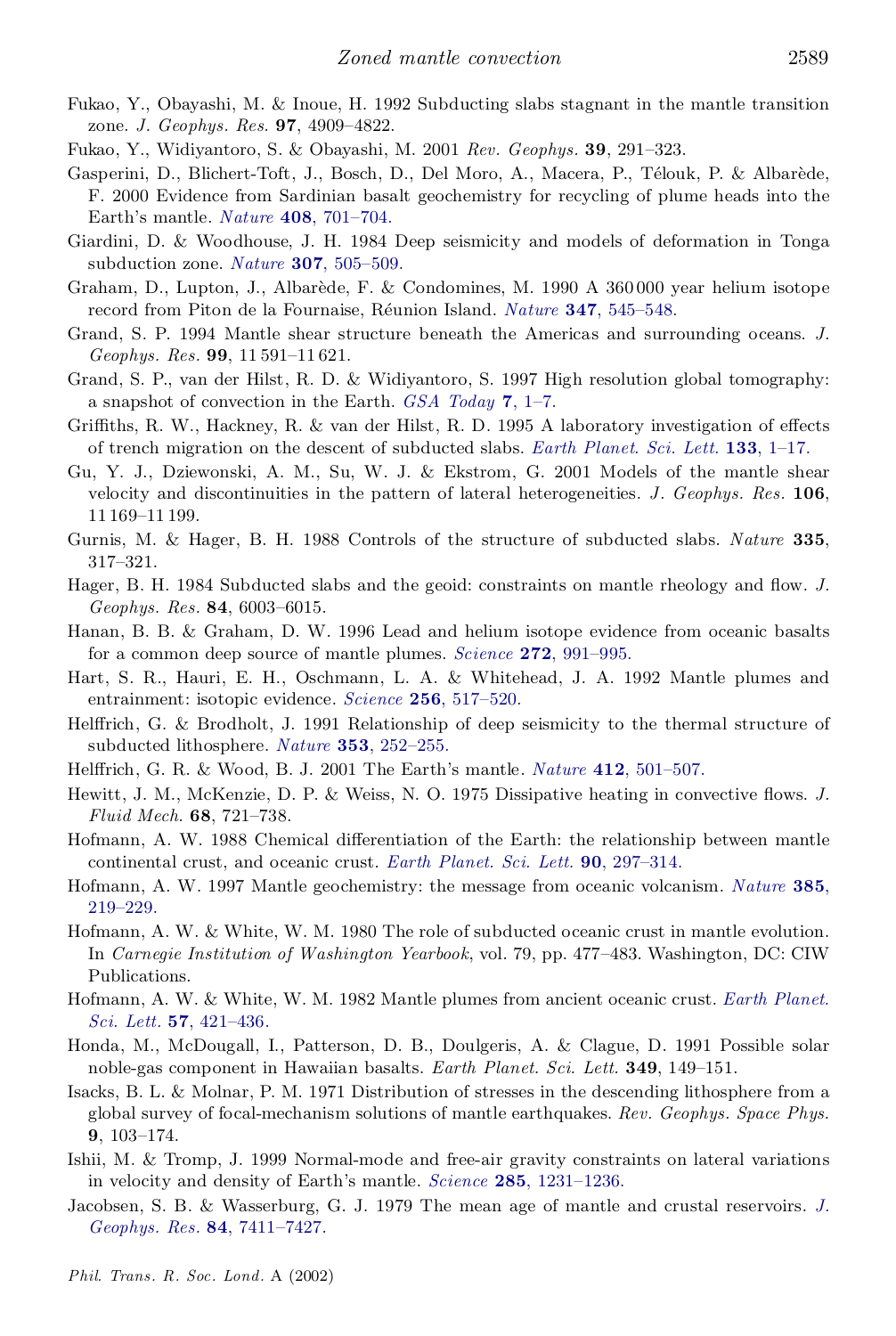- Jarvis, G. T. & McKenzie, D. 1980 Convection in a compressible fluid with infinite Prandtl number. *J. Fluid Mech.* **96**, 515–583.
- Jochum, K. P., Hofmann, A. W., Ito, E., Seufert, H. M. & White, W. M. 1983 K, U and Th in mid-ocean ridge basalt glasses and heat production, K/U and K/Rb in the mantle. *[Nature](http://giorgio.ingentaselect.com/nw=1/rpsv/cgi-bin/linker?ext=a&reqidx=/0028-0836^28^29306L.431[aid=3122624])* 306, 431-436.
- Jordan, T. H. & Lynn, W. S. 1974 A velocity anomaly in the lower mantle. *J. Geophys. Res.* 79, 2679-2685.
- Kaneshima, S. & Helffrich, G. 1999 Dipping low-velocity layer in the mid-lower mantle: evidence for geochemical heterogeneity. *Science* 283, 1888-1891.
- Kárason, H. & van der Hilst, R. D. 2000 Constraints on mantle convection from seismic tomography. In *The history and dynamics of global plate motion* (ed. M. R. Richards, R. Gordon & R. D. van der Hilst), vol. 121, pp. 277-288. Washington, DC: American Geophysical Union.
- Karato, S. 1993 Importance of anelasticity in the interpretation of seismic tomography. *Geophys. Res. Lett.* **20**, 1623-1626.
- Kellogg, L. H., Hager, B. H.  $\&$  van der Hilst, R. D. 1999 Compositional stratification in the deep mantle. *Science* **283**, 1881-1884.
- Kennett, B. L. N., Widiyantoro, S. & van der Hilst, R. D. 1998 Joint seismic tomography for bulk-sound and shear wavespeed. *J. Geophys. Res.* **103**, 12469–12493.
- Kesson, S. E., Fitz Gerald, J. D. & Shelley, J. M. 1998 Mineralogy and dynamics of a pyrolite lower mantle. *Nature* **393**, 252-255.
- Kimura, G., Ludden, J. N., Desrochers, J.-P. & Hori, R. 1993 A model of ocean-crust accretion for the Superior province, Canada. *Lithos* 30, 337-355.
- Kincaid, C. & Olson, P. 1987 An experimental study of subduction and slab migration. *J. Geophys. Res.* **92**, 13 832-13 840.
- Kurz, M. D., Jenkins, W. J., Hart, S. R. & Clague, D. 1983 Helium isotopic variations in volcanic rocks from Loihi seamount and the Island of Hawaii. *Earth Planet. Sci. Lett.* **66**, 388–406.
- Kurz, M. D., Kenna, T. C., Lassiter, J. C. & De Paolo, D. J. 1996 Helium isotopic evolution of Mauna Kea volcano: first results from the 1-km drill core. *J. Geophys. Res.* 101, 11781–11792.
- Lassiter, J. C. & Hauri, E. H. 1998 Osmium-isotope variations in Hawaiian lavas: evidence for recycled oceanic lithosphere in the Hawaiian plume. *Earth Planet. Sci. Lett.* **164**, 483-496.
- Lay, T. 1994 The fate of descending slabs. A. Rev. Earth [Planet.](http://giorgio.ingentaselect.com/nw=1/rpsv/cgi-bin/linker?ext=a&reqidx=/0084-6597^28^2922L.33[aid=3122634]) Sci. 22, 33–61.
- Lundgren, P. R. & Giardini, D. 1994 Seismicity, shear-failure and modes of deformation in deep subduction zones. *Phys. Earth [Planet.](http://giorgio.ingentaselect.com/nw=1/rpsv/cgi-bin/linker?ext=a&reqidx=/0031-9201^28^2974L.63[aid=3122635]) Inter.* 74, 63-74.
- McDonough, W. F. & Sun, S.-S. 1995 The composition of the Earth. *Chem. Geol.* 120, 223–253.
- McKenzie, D. P., Roberts, J. M. & Weiss, N. O. 1974 Convection in the Earth's mantle: towards a numerical simulation. *J. Fluid Mech.* 62, 465-538.
- Masters, G., Laske, G., H., Bolton, H. & Dziewonski, A. M. 2000 The relative behavior of shear velocity, bulk sound speed, and compressional velocity in the mantle: implications for chemical and thermal structure. In *Earth's deep interior: mineral physics and tomography from the atomic to the global scale.* AGU Monograph Series, vol. 117, pp. 63–87. Washington, DC: American Geophysical Union.
- Mitrovica, J. X. 1996 Haskell (1935) revisited. *J. Geophys. Res.* **101**, 555–569.
- Mooney, W. D., Laske, G. & Masters, T. G. 1998 CRUST 5.1: a global crustal model at  $5^{\circ} \times 5^{\circ}$ . *J. [Geophys.](http://giorgio.ingentaselect.com/nw=1/rpsv/cgi-bin/linker?ext=a&reqidx=/0148-0227^28^29103L.727[aid=3122637]) Res.* **103**, 727-747.
- Moreira, M., Breddam, K., Curtice, J. & Kurz, M. D. 2001 Solar neon in the Icelandic mantle: new evidence for an undegassed lower mantle. *Earth [Planet.](http://giorgio.ingentaselect.com/nw=1/rpsv/cgi-bin/linker?ext=a&reqidx=/0012-821X^28^29185L.15[aid=3122638]) Sci. Lett.* **185**, 15–23.
- Nakada, M. & Lambeck, K. 1989 Late Pleistocene and Holocene sea-level change in the Aus tralian region and mantle rheology. *J. Geophys. Res.* 96, 497-517.
- Nur, A. & Ben-Avraham, Z. 1982 Oceanic plateaus, the fragmentation of continents, and moun tain building. *J. Geophys. Res.* 87, 3644-3661.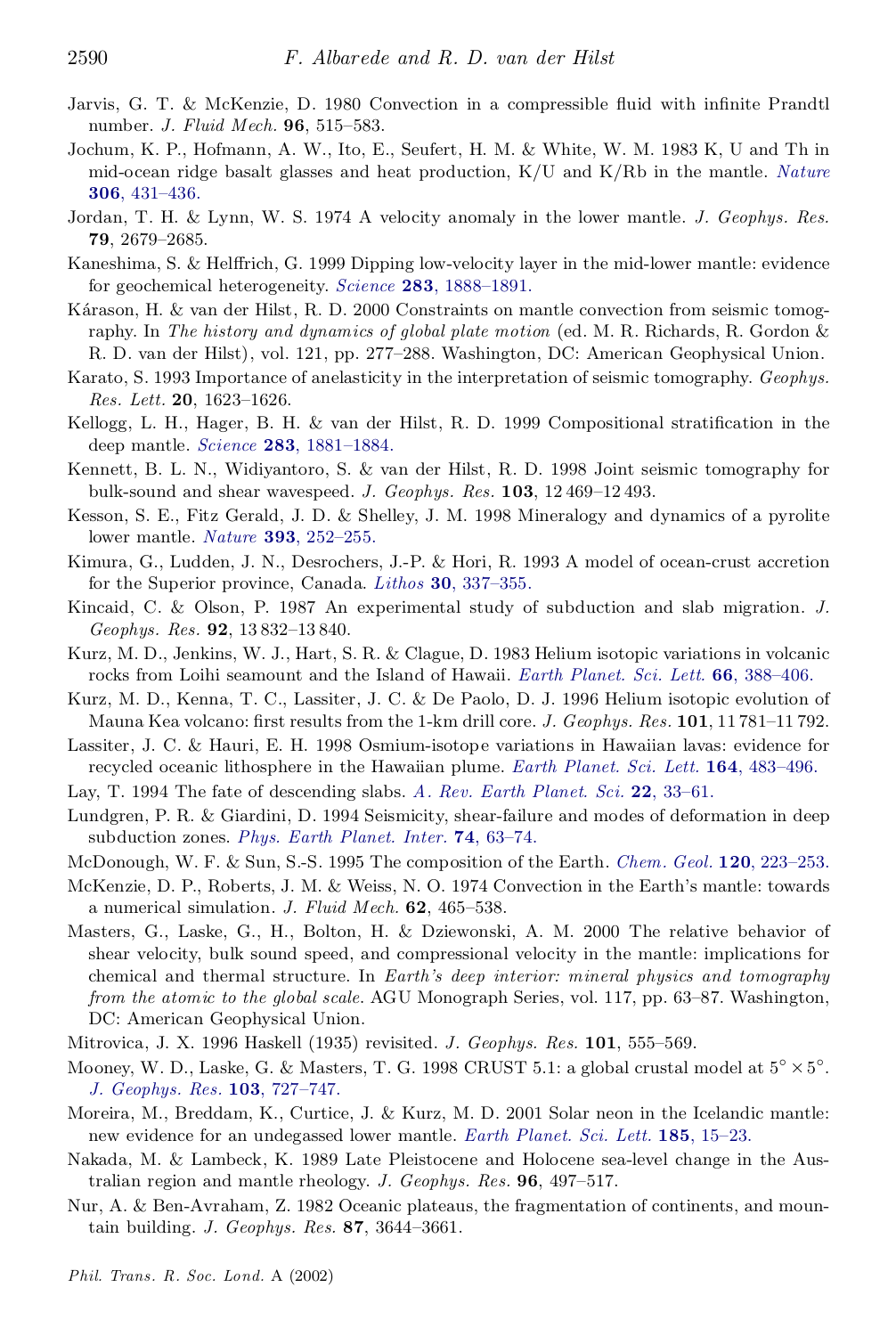- Okino, K., Ando, M., Kaneshima, S. & Hirahara, K. 1989 A horizontally lying slab. *Geophys. Res. Lett.* **16**, 1059-1063.
- O'Nions, R. K. & Oxburgh, E. R. 1983 Heat and helium in the Earth. *Nature* **306**, 429–431.
- $O'$  Nions, R. K., Evensen, N. M. & Hamilton, P. J. 1979 Geochemical modeling of mantle differentiation and crustal growth. *J. Geophys. Res.* 84, 6091-6101.
- O'Nions, R. K. & Tolstikhin, L. N. 1996 Limits on the mass flux between lower and upper mantle and stability of layering. *Earth Planet. Sci. Lett.* **139**, 213–222.
- Parsons, B. 1982 Causes and consequences of the relation between area and age of the ocean floor. *J. Geophys. Res.* **87**, 289–302.
- Phipps Morgan, J. 1998 Thermal and rare gas evolution of the mantle. *Chem. Geol.* 145, 431– 445.
- Richards, M. A. & Wicks, C. W. J. 1990 S-P conversion from the transition zone beneath Tonga and the nature of the 670 km discontinuity. *Geophys. J. Int.* **101**, 1–16.
- Riedel, M. R. & Karato, S. 1997 Grain-size evolution in subducted oceanic lithosphere associated with the olivine-spinel transformation and its effects on rheology. *Earth [Planet.](http://giorgio.ingentaselect.com/nw=1/rpsv/cgi-bin/linker?ext=a&reqidx=/0012-821X^28^29148L.27[aid=208976]) Sci. Lett.* 148,  $27 - 43.$
- Romanowicz, B. & Gung, Y., G. 2002 Global mantle Q-tomography: detecting superplumes in the upper mantle. In *Proc. Super Plume Workshop, Tokyo, 28-31 January 2002*, p. 4. Tokyo: Springer Electronic GeoSciences. (Available from [http://link.springer.de/link/service/](http://link.springer.de/link/service/journals/10069/free/conferen/superplu/) [journals/10069/free/conferen/superplu/.\)](http://link.springer.de/link/service/journals/10069/free/conferen/superplu/)
- Rudnick, R. L. & Fountain, D. M. 1995 Nature and composition of the continental crust: a lower crustal perspective. *Rev. Geophys.* **33**, 267-309.
- Saltzer, R. L., van der Hilst, R. D. & Kárason, H. 2001 Comparing P and S wave heterogeneity in the mantle. *Geophys. Res. Lett.* **28**, 1335–1338.
- Saltzer, R. L., Stuzmann, E. & van der Hilst, R. D. 2002 Poisson's ration beneath Alaska from the surface to the core-mantle boundary. (Submitted.)
- Schilling, J.-G., Zajac, M., Evans, R., Johnston, T., White, W., Devine, J. D. & Kingsley, R. 1983 Petrologic and geochemical variations along the Mid-Atlantic Ridge from  $29^{\circ}$  N to  $73^{\circ}$  N. *Am. J. Sci.* 283, 510-586.
- Schubert, G. & Sandwell, D. 1989 Crustal volumes of the continents and of oceanic and conti nental submarine plateaus. *Earth Planet. Sci. Lett.* **92**, 234–246.
- Schubert, G., Turcotte, D. L. & Olson, P. 2001 *Mantle convection in the Earth and planets*. Cambridge University Press.
- Sclater, J. G., Jaupart, C. & Galson, D. 1980 The heat flow through oceanic and continental crust and the heat loss of the Earth. *Rev. Geophys.* **18**, 269–311.
- Shim, S. H., Duffy, T. S. & Shen, G. Y. 2001 Stability and structure of MgSiO<sub>3</sub> perovskite to 2300-kilometer depth in Earth's mantle. *Science* 293, 2437-2449.
- Sobolev, A., Hofmann, A. W. & Nikogosian, I. 1998 Anomalous Sr in melt inclusions from Mauna Loa, Hawaii: fingerprint of recycled gabbro? *Eos* 79, 345.
- Stein, M. & Hofmann, A. W. 1994 Mantle plumes and episodic crustal growth. *[Nature](http://giorgio.ingentaselect.com/nw=1/rpsv/cgi-bin/linker?ext=a&reqidx=/0028-0836^28^29372L.63[aid=2856761])* 372, 63-68.
- Su, W.-J. & Dziewonski, A. M. 1997 Simultaneous inversion for 3-D variations in shear and bulk velocity in the mantle. *Phys. Earth Planet. Inter.* 100, 135–156.
- Tackley, P. J. 2000 Mantle convection and plate tectonics: toward an integrated physical and chemical theory. *Science* **288**, 2002-2007.
- Tackley, P. J., Stevenson, D. J., Glatzmayer, G. A. & Schubert, G. 1994 Effects of multiple phase transitions in a three-dimensional spherical model of convection in Earth's mantle. *J. Geophys. Res.* 99, 15877-15901.
- Taylor, S. R. & McLennan, S. M. 1995 The geochemical evolution of the continental crust. *Rev. Geophys.* **33**, 241-265.